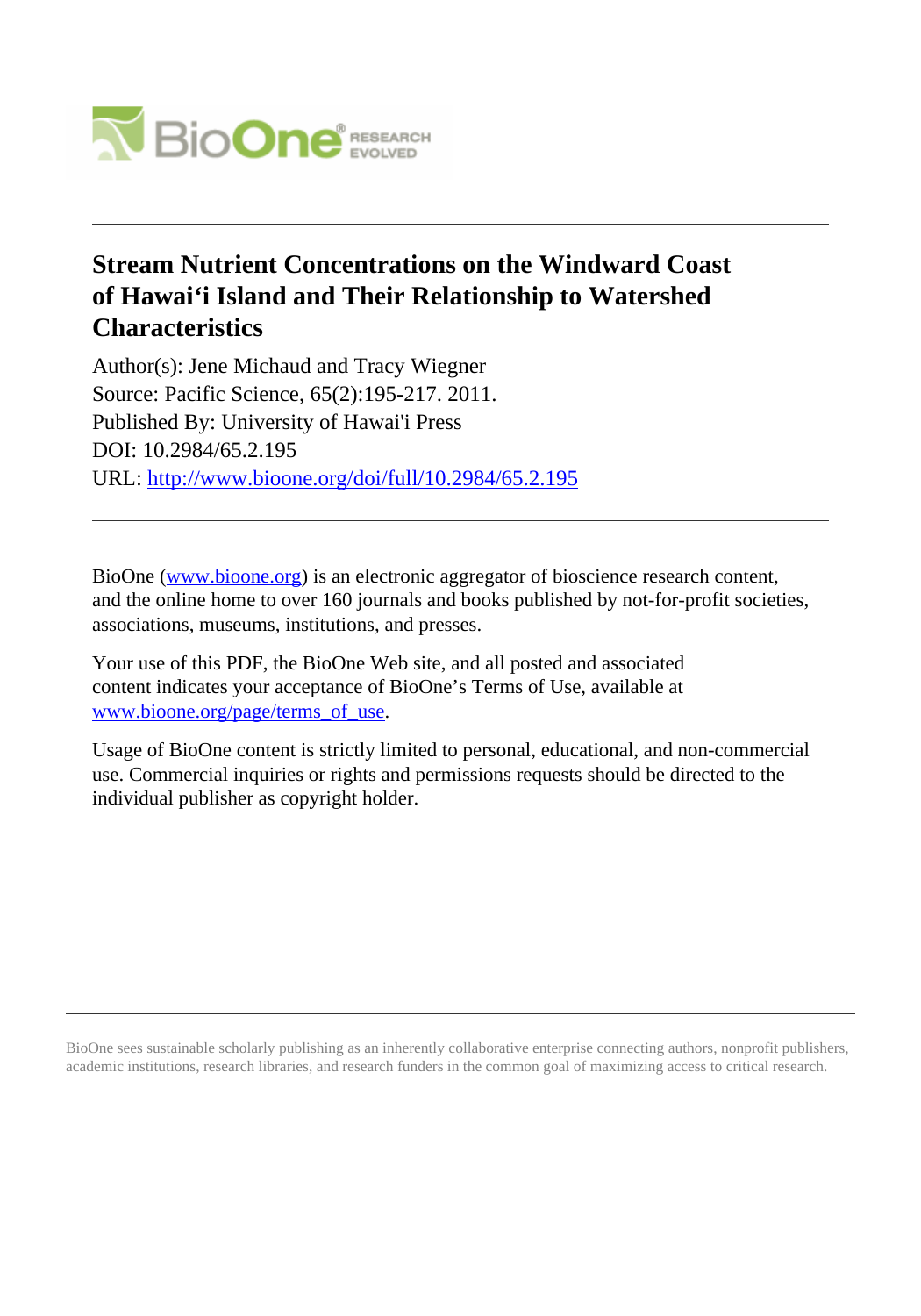## **Stream Nutrient Concentrations on the Windward Coast of Hawai'i Island and Their Relationship to Watershed Characteristics**<sup>1</sup>

*Jene Michaud*<sup>2,4</sup> and Tracy Wiegner<sup>3</sup>

**Abstract:** Dissolved inorganic and organic nutrients and physiochemical parameters were measured in 24 Hawai'i Island streams. Particulate nutrients and instantaneous nutrient and sediment fluxes were measured in half of these streams. Stream waters were dilute and slightly alkaline and had low concentrations of ammonium, orthophosphate, dissolved organic phosphorus, and total suspended solids. Particulate matter comprised 45%, 73%, and 28% of nitrogen, phosphorus, and carbon pools, respectively. Dissolved nitrogen was comprised primarily of organic nitrogen (54%) and nitrate (34%). In some streams, nitrate and total nitrogen concentrations were slightly elevated relative to Hawai'i Department of Health (HDOH) water quality standards. Instantaneous nitrate yields for the streams plus 26 HDOH stations were calculated, and the average from the combined data set was 7.1 (SD 11.1) moles N day<sup>-1</sup> km<sup>-2</sup>. Nitrate concentrations and yields were 2.1 and 3.5 times higher, respectively, in Kohala watersheds than in Mauna Kea watersheds. Regression analysis was used to evaluate whether water quality parameters are predicted by watershed area, mean annual rainfall, population density, or percentage of agricultural land. Many water quality parameters were not predicted by these variables. In Mauna Kea streams, concentrations of dissolved organic nitrogen and dissolved organic carbon increased with increasing watershed area, nitrate concentrations increased with increasing population density, and both specific conductivity and nitrate yield increased with increasing percentage of agricultural lands. In Kohala streams, nitrate concentrations and yields were not predicted by watershed characteristics. Overall, watershed characteristics, as quantified in this study, were not strong predictors of water quality.

ANTHROPOGENIC ACTIVITIES worldwide are greatly increasing the amounts of nutrients and sediments entering streams and rivers and being exported downstream to coastal waters (Howarth et al. 2000, Syvitski et al. 2005). High nitrogen and phosphorus fluxes (mass per unit time exported by a watershed) are as-

4 Corresponding author (e-mail: jene@hawaii.edu).

sociated with the occurrence of nuisance and toxic algal blooms, fish and shellfish kills, hypoxic and anoxic bottom waters, degradation of habitat, and loss of recreational opportunities and aesthetic value ( Jickells 1998, Dodds 2006). High sediment fluxes have some of the same impacts as high nutrient fluxes, including increasing nutrient concentrations, decreasing dissolved oxygen concentrations, degrading habitat, and depreciating aesthetic value (reviewed in Dodds [2002]). However, unlike nutrients, excessive sediments can decrease primary production and smother benthic communities.

In the United States, management under the Clean Water Act has substantially reduced nutrients originating from point sources. Attention is now being directed at reducing nutrient and sediment pollution derived from nonpoint sources such as runoff from urban

<sup>&</sup>lt;sup>1</sup> This research was supported in part by the National Science Foundation (EPS 0237065 and EPS 0554657). Manuscript accepted 13 June 2010.

<sup>&</sup>lt;sup>2</sup> University of Hawai'i at Hilo, Geology Department, 200 West Käwili Street, Hilo, Hawai'i 96720.

<sup>3</sup> University of Hawai'i at Hilo, Marine Science Department, Hilo, Hawai'i 96720.

Pacific Science (2011), vol. 65, no. 2:195-217 doi: 10.2984/65.2.195 © 2011 by University of Hawai'i Press All rights reserved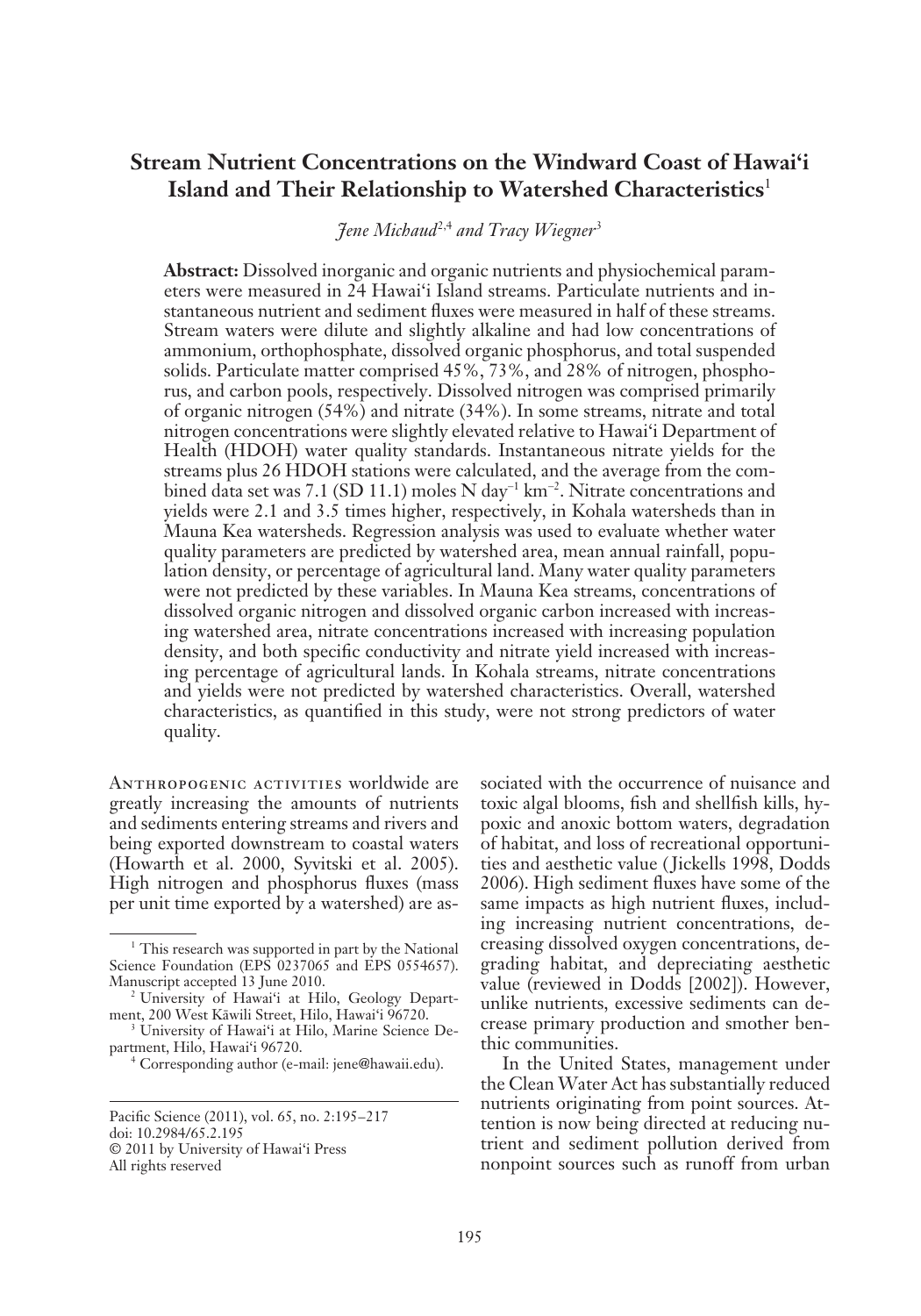areas or cultivated fields. Nonpoint pollutants can be quantified in terms of concentration or in terms of fluxes. Understanding sources of nutrients and sediment is the first step in remediation of polluted water bodies. Studies are expensive, however, and most of what we know about sources and impacts of elevated nutrient and sediment fluxes from lotic systems is based on research in temperate areas. Tropical lotic systems have generally received less attention except for systems like the Amazon and Orinoco that have been extensively studied (reviewed in Cushing et al. [1995]). A tool developed under the U.S. Clean Water Act and a starting point for managing nonpoint pollutants is the Total Maximum Daily Load (TMDL). TMDLs are a calculation of the maximum amount of a pollutant (nutrients, sediments, toxics) that can enter a particular water body without exceeding water quality standards set under the Clean Water Act. TMDLs are based on measurements of fluxes, the discrepancy between observed and desired concentrations, and quantitative estimates of pollutant sources. Once pollutant sources are identified and flux (loading) goals for anthropogenic sources are established, remediation programs can be implemented. Nonpoint pollutants are typically reduced through voluntary implementation of Best Management Practices (BMPs). Recommendations for BMPs appropriate to Hawai'i have been developed (Hawai'i Office of Planning and Hawai'i Department of Health 2000, Hawai'i Commission on Water Resource Management 2008). Examples of BMPs include use of permeable paving, planting riparian buffer strips, minimizing logging roads, improving livestock rotation, reducing pig and goat populations, reducing fertilizer use by better matching applications to crop needs, building constructed wetlands, integrating detention basins into golf courses, and passing stricter grubbing and grading ordinances.

In Hawai'i, the Department of Health (HDOH) administers the U.S. Clean Water Act and is charged, among other things, with monitoring water quality in streams and coastal waters and developing TMDLs. According to the latest assessment report, the state had 93 streams and 209 coastal water bodies on its §303(d) list of impaired water

bodies (State of Hawai'i 2006). As of early 2010, however, only eight TMDLs representing 14 streams have been completed. The TMDL reports (HDOH 2010) are a valuable source of flux data and information on nutrient sources. Nevertheless, resources clearly fall short of what would be required to comprehensively characterize stream water quality and its response to anthropogenic pressures, management activities, invasive species, and climate change.

There are, however, several non-HDOH sources of water quality data for Hawaiian streams. Hoover (2002) reviewed much of the data collected or published before 2002. In 1998–2001, the U.S. Geological Survey (USGS) conducted comprehensive sampling on O'ahu Island as part of its National Water Quality Assessment Program (Oki and Brasher 2003, Anthony et al. 2004). Other researchers have measured nutrients and/or sediment as part of investigations into anthropogenic effects on stream ecology (Larned and Santos 2000, Laws and Roth 2004, Kinzie et al. 2006, Larned et al. 2008, Wiegner et al. 2009), terrestrial effects on coastal waters (Soicher and Peterson 1997, Ringuet and Mackenzie 2005, Cox et al. 2006, De Carlo et al. 2007), and general hydrology (Laws and Ferentinos 2003, De Carlo et al. 2004). Recent measurements of nutrient concentrations and fluxes in O'ahu urban stormwater (Presley and Jamison 2009) provide information relevant to assessing urban impacts on streams. An alternative or adjunct to examining water chemistry is to conduct biological and physical assessments of stream condition. A statewide assessment was conducted in 1990 (U.S. National Park Service Hawai'i Cooperative Park Service Unit 1990), and detailed ones have been conducted for three streams on Hawai'i Island (Kido 1998, 2008). Those studies have shown that land use and stream hydrologic conditions can affect nutrient and sediment concentrations and fluxes. Generalizing these results is difficult, however, because of Hawai'i's diverse climate, geologic age, and land use, not to mention evolving anthropogenic pressures and natural hydrologic fluctuations.

Next to O'ahu, the island of Hawai'i has the second largest population in the state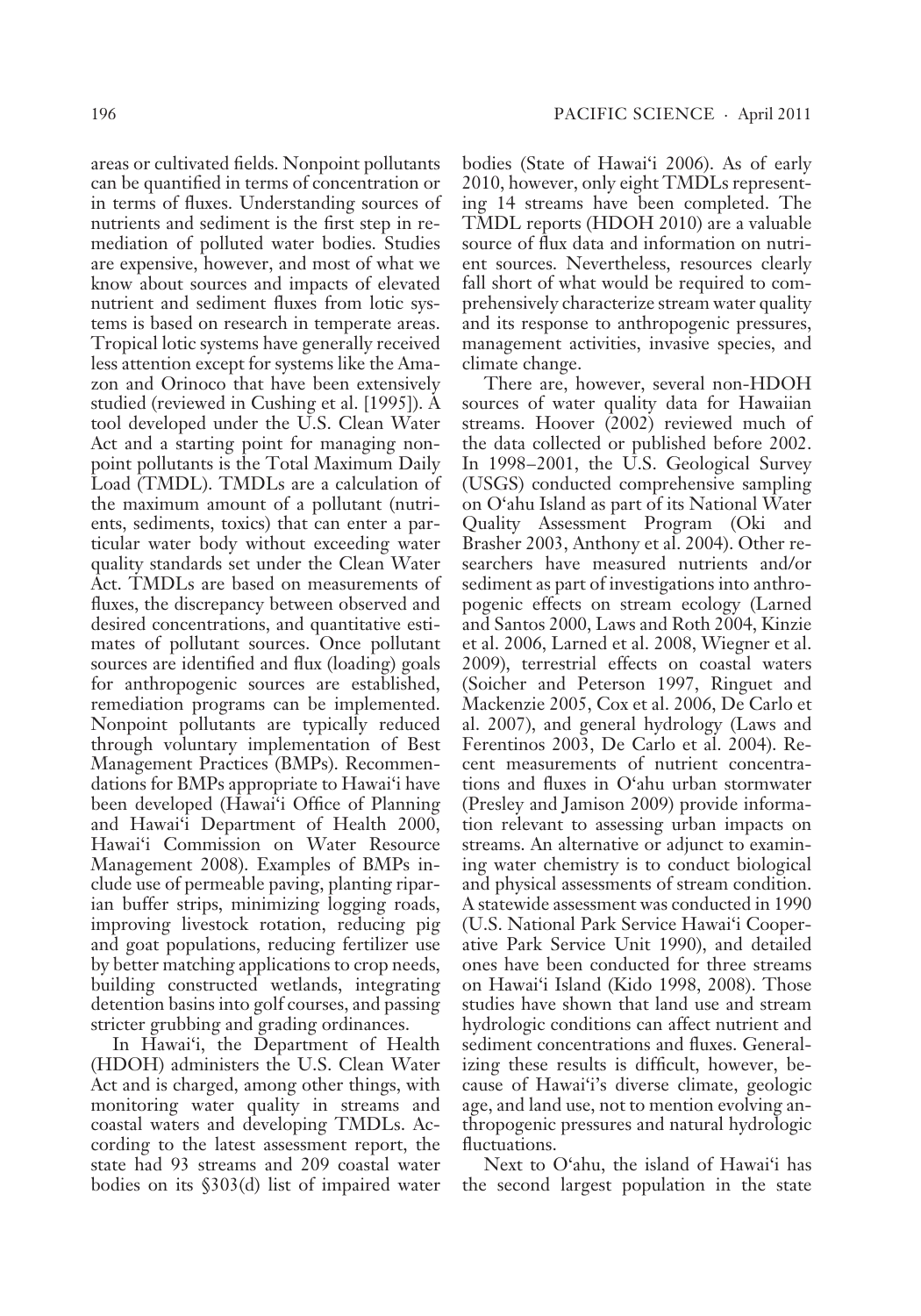( Juvik and Juvik 1998) and is projected to experience the most rapid growth and development in the state in the next 20 yr (Hawai'i Department of Business, Economic Development, and Tourism 2007). There are 129 named perennial streams on the island and nearly all of them are on the windward eastern slopes (hereinafter East Hawai'i). Streams are concentrated on Mauna Kea and Kohala volcanoes because Kïlauea and Mauna Loa volcanoes are largely too permeable and youthful to support perennial streams, and even ephemeral streams are rare. Monitoring conducted under the auspices of the U.S. Clean Water Act has raised concerns about nutrients and turbidity in several East Hawai'i streams (State of Hawai'i 2006). As a result, a TMDL for streams entering Hilo Bay is currently under development (Presley et al. 2008). Reported routine stream monitoring in East Hawai'i virtually ceased after 2002 because funding levels were insufficient to support both stream and coastal monitoring. Coastal waters continue to be monitored primarily for recreational health safety. A community group attempted to fill in the data gap for streams by monitoring several streams and springs near Hilo (Young and Godzsak 2008), but their funding was short-lived. Also, there were two recent ecology studies in East Hawai'i that measured organic nutrient fluxes in two streams for several months to 2 yr (Larned et al. 2008, Wiegner et al. 2009). Those studies notwithstanding, the existing data are insufficient to precisely characterize the concentrations and fluxes of nutrients and sediment in East Hawai'i streams. This, plus the lack of data on nutrient sources and estimates of BMP-related flux reductions, has compromised the ability of the Hilo Bay Watershed Advisory Group to obtain U.S. Clean Water Act funding for BMP demonstration projects.

Scarcity of recent data makes it difficult to identify and attribute changes in stream water quality associated with watershed land use change. The most notable recent change occurred in the 1990s when former sugarcane lands became fallow or were converted to diversified agriculture. Water quality data are particularly sparse in the case of organic nutrient concentrations and nutrient and sediment fluxes, both of which are important in ecosystem dynamics and watershed management. Statistical and conceptual models are tools that may allow us to make the necessary estimates; application of such models to Hawaiian watersheds is under development (Polyakov et al. 2007, Gaut 2009, Okano 2009).

The goals of the study reported here were to (1) develop a preliminary water quality data base for East Hawai'i and (2) examine the relationship between watershed characteristics and stream water quality. To accomplish these goals, Geographical Information Systems (GIS) were used to delineate watershed boundaries and derive their natural (area and precipitation) and anthropogenic (land use and population) characteristics. Stream water samples were collected from delineated watersheds during base-flow and high-flow conditions and assayed for nutrients and sediment. The relationships among water quality parameters and watershed characteristics were then evaluated using various statistical approaches. Data from this project provide preliminary baseline information on nutrient concentrations, nutrient yields, and possible anthropogenic influences for watersheds in East Hawai'i. These data can be used to develop monitoring and restoration plans for this region.

Acronyms: DIN, dissolved inorganic nitrogen; DOC, dissolved organic carbon; DON, dissolved organic nitrogen; DOP, dissolved organic phosphorus; PC, particulate carbon; PCA, principal component analysis; PN, particulate nitrogen; PP, particulate phosphorus; TC, total carbon; TDN, total dissolved nitrogen; TDP, total dissolved phosphorus; TN, total nitrogen; TOC, total organic carbon; TP, total phosphorus; TSS, total suspended solids.

#### materials and methods

#### *Experimental Design*

Forty-one grab samples were obtained from 24 streams on the eastern (windward) slope of the island of Hawai'i. Most of these streams are located along the eastern flank of Mauna Kea (Figures 1 and 2) and flow through deep,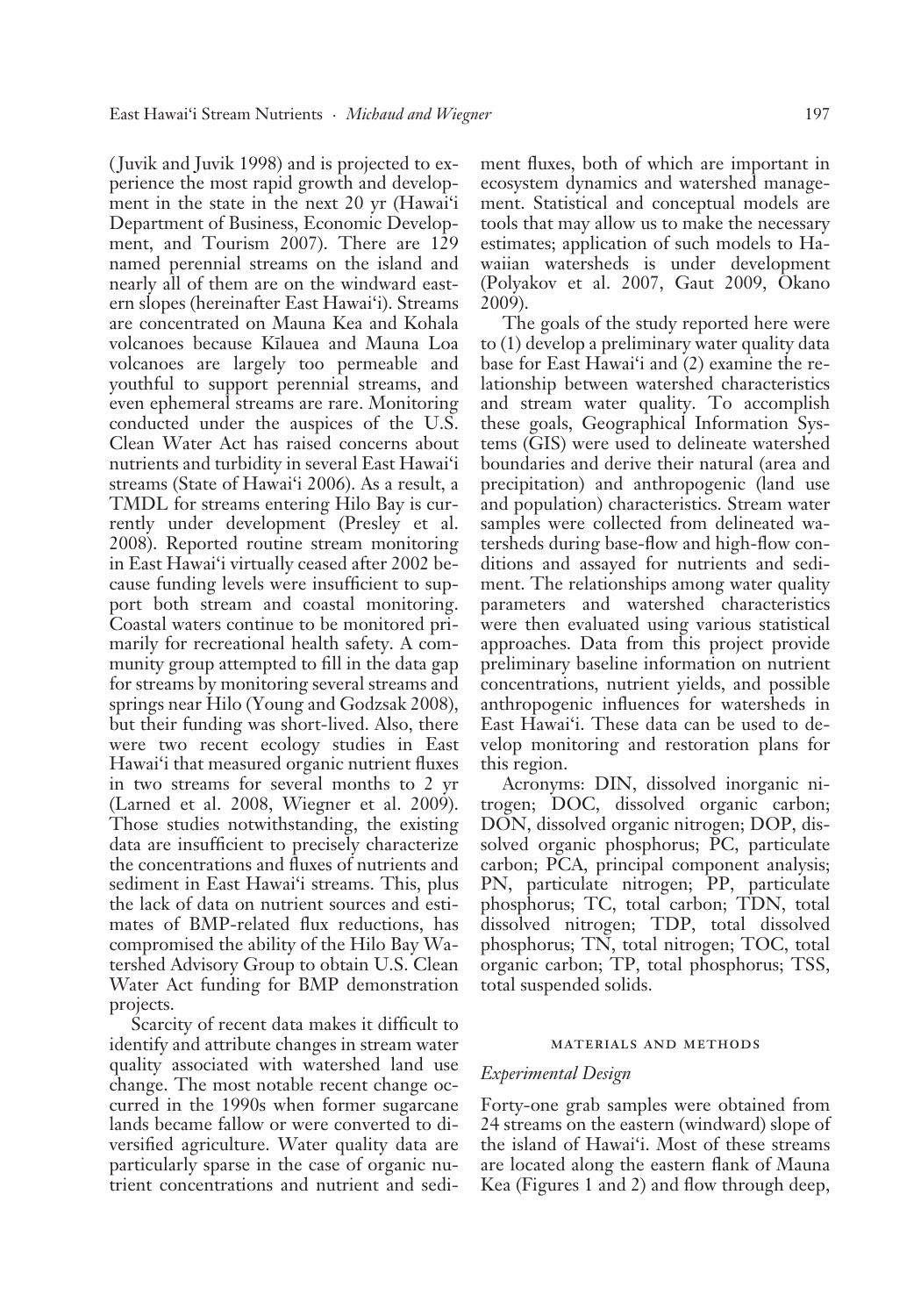

Figure 1. Location of study watersheds (gray shading) and volcanoes (outlined) on Hawai'i Island. In order of increasing age, the volcanoes in the study area are Mauna Loa (ML), Mauna Kea (MK), and Kohala (K). The location of Hilo is marked "H."

steep-sided gulches affording difficult accessibility. Because roads are sparse, sampling was conducted at the few locations where road crossings provided access to streams. All samples were assayed for dissolved inorganic and organic nutrients (except DOP), suspended sediment, and physiochemical parameters. Stream discharge was measured when feasible. A special effort was made to sample streams after rainfall-runoff events, and these samples were additionally assayed for particulate nutrients and DOP. However, many of these "storm" samples have low TSS and appear to be closer to base-flow conditions than to true storm conditions. This may have occurred because storm hydrographs for most of the watersheds are on the order of hours to 1 day. For this reason, samples may have been collected on the receding limb of the hydrograph when conditions were returning to base-flow levels. Repeat samples were obtained from nine streams, generally at intervals of weeks to months. All samples were collected during February, March, April, and July of 2005.

We also used data collected by the HDOH at 26 sites on 17 Mauna Kea and Kohala streams (Figures 1 and 2). The HDOH data, which consist of simultaneous measurements of stream discharge and  $NO_3^- + NO_2^-$  concentration, were obtained from http://www .epa.gov/storet.

We used GIS techniques to determine characteristics (size, land use designation, population, and precipitation) of each stream's watershed. Stepwise multiple linear regressions were used to determine if watershed characteristics were predictive of concentrations of nutrients and fluxes of nitrate. Principal component analysis was used to synthesize our complex data sets to identify streams with anomalous water chemistry and identify groups of streams with similar concentrations of nutrients.

#### *Watershed Characterization*

The contributing drainage area (watershed) upstream of sampling sites (including HDOH sites) was delineated on the basis of topography using a 30 m Digital Elevation Model (DEM) from the USGS and GIS routines (Table 1). The location of HDOH stations was obtained from http://hawaii.gov/dbedt/ gis. Our technique delineated watersheds entirely on the basis of topographic slope and did not take continuity of stream channels into account. Results were compared with stream maps developed by the USGS and the Hawai'i Department of Natural Resources Division of Aquatic Resources (DAR) stream data set (available from http://hawaii.gov/ dbedt /gis) to identify locations where mapped streams implausibly crossed topographic divides. In such cases, adjustments were made if, in the judgment of the analyst, the DEM failed to correctly locate topographic divides. In two cases, areas above reservoirs were excluded.

Stream data from the Hawai'i Stream Assessment (U.S. National Park Service Hawai'i Cooperative Park Service Unit 1990) and DAR were used to identify unusual stream features such as dams, concrete channels, ephemeral flows, and diversions. We did not attempt to quantify diversions occurring at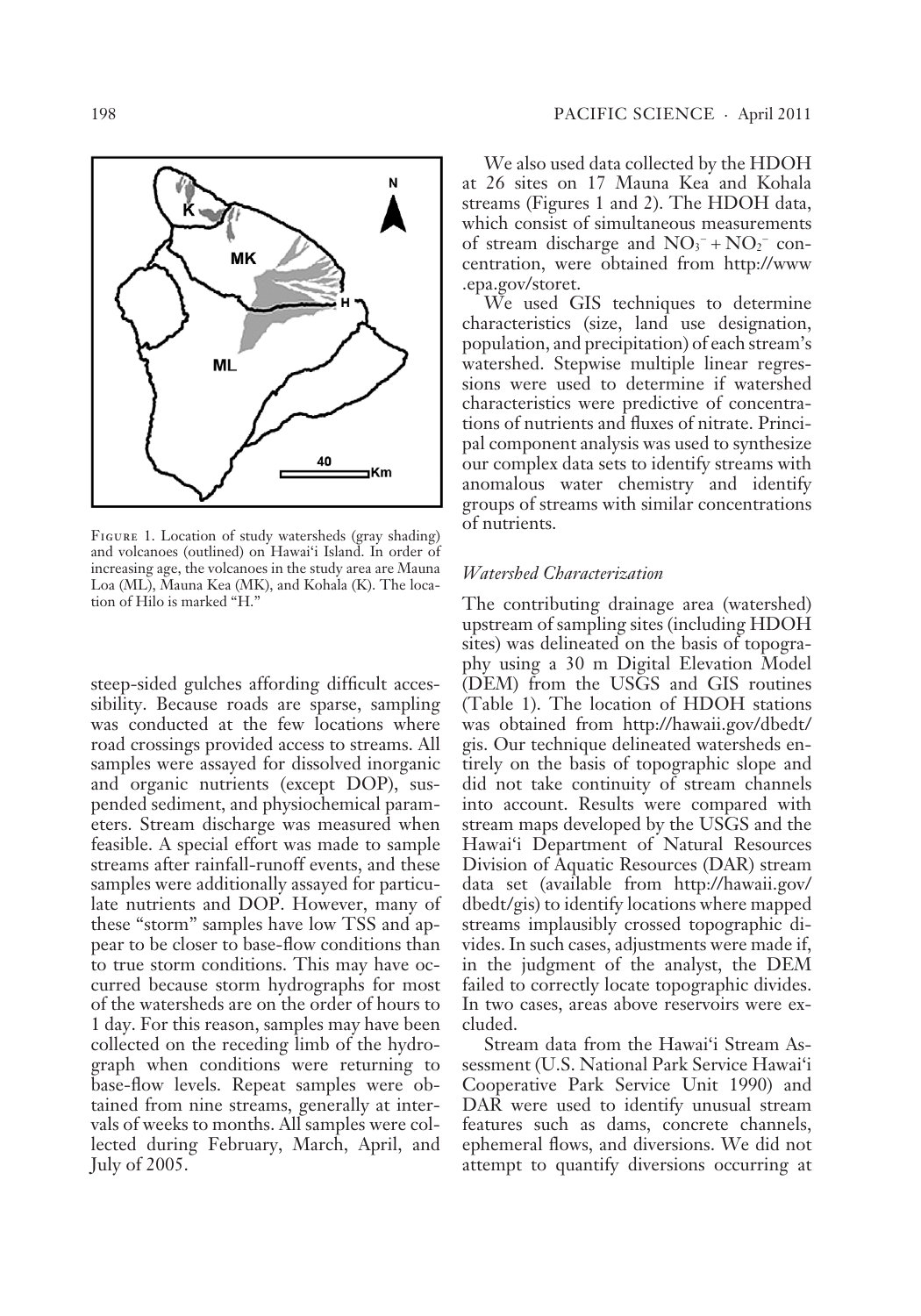

FIGURE 2. Location of sampling sites on Hawai'i Island: A, land use designation; B, type of data collected (southern portion of the study area); *C,* type of data collected (northern portion of the study area). "Dissolved nutrients" refers to inorganic and organic N and P species, plus physiochemical parameters. HDOH sites have a "+" without a colocated dot or square.

the time of stream sampling. Any unusual conditions or known diversions are noted in Table 2.

Watershed maps were overlain onto a map of land use allocation (hereinafter "zoning") to determine the percentage of the watershed in each zoning category (conservation, agricultural, and urban). We used land use maps (County of Hawai'i 2005) that were previously digitized by the GIS Office of the

Hawai'i Department of Planning. The population of each watershed was calculated from 2000 census data (obtained from http:// hawaii.gov/dbedt /gis), assuming that population density is spatially uniform across each census block. Average annual precipitation was obtained by rasterizing contour data from Giambelluca et al. (1986) and then performing a GIS overlay to obtain mean values for the watershed. All GIS analyses were per-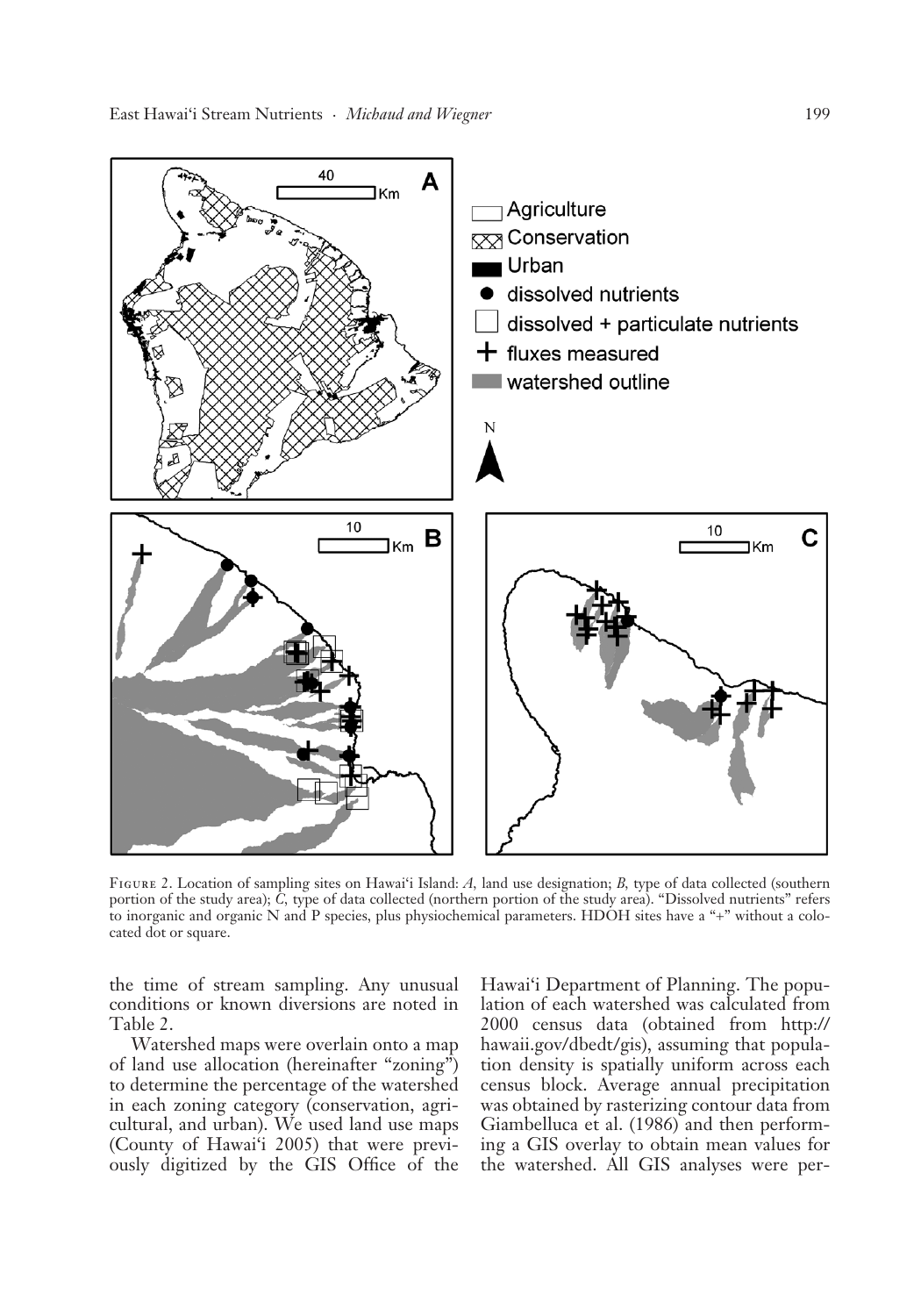|                                            |                            |                                     |                       |                                         |                                  | $\boldsymbol{n}$                     |                              |                                      |
|--------------------------------------------|----------------------------|-------------------------------------|-----------------------|-----------------------------------------|----------------------------------|--------------------------------------|------------------------------|--------------------------------------|
| Stream Sites (Volcano)                     | Area<br>(km <sup>2</sup> ) | Zoning:<br>$Cons-Ag-Urb$<br>$(\% )$ | Population            | Mean<br>Annual<br>Precipitation<br>(mm) | Basic                            | Particulate                          | Nitrate flux                 | Other fluxes                         |
| Dominantly conservation (mostly forested)  |                            |                                     |                       |                                         |                                  |                                      |                              |                                      |
| 'Akaka Falls trib. (MK)                    | 0.45                       | 94-6-0                              | $\boldsymbol{0}$      | 5,876                                   | 3                                | 2                                    | 1                            | 1                                    |
| Polol $\bar{u}$ U(K)                       | 0.78                       | $78 - 22 - 0$                       | $\mathbf{1}$          | 2,789                                   | 0                                | $\overline{0}$                       | $\overline{c}$               | $\boldsymbol{0}$                     |
| Māʻili (MK)                                | 0.81                       | $97 - 3 - 0$                        | $\mathbf{1}$          | 6,341                                   | 1                                | $\boldsymbol{0}$                     | $\boldsymbol{0}$             | $\boldsymbol{0}$                     |
| Hālawa U (K)                               | 0.84                       | $77 - 23 - 0$                       | $\boldsymbol{0}$      | 2,494                                   | $\boldsymbol{0}$                 | $\boldsymbol{0}$                     | 2                            | $\boldsymbol{0}$                     |
| Niuli'i U (K)                              | 1.7                        | $72 - 28 - 0$                       | $\mathfrak{2}$        | 2,560                                   | $\boldsymbol{0}$                 | $\boldsymbol{0}$                     | 2                            | $\boldsymbol{0}$                     |
| Ainako (ML)                                | 3.1                        | $84 - 2 - 14$                       | 275                   | 4,834                                   | 3                                | 3                                    | $\boldsymbol{0}$             | $\boldsymbol{0}$                     |
| Kama'e'e (MK)                              | 3.3                        | $66 - 34 - 0$                       | $\boldsymbol{0}$      | 5,013                                   | 3                                | $\overline{2}$                       | 1                            | $\mathbf{1}$                         |
| Pahe'ehe'e (MK)                            | 5.3                        | 79-21-0                             | $\overline{2}$        | 5,872                                   | 1                                | $\boldsymbol{0}$                     | 1                            | $\mathbf{1}$                         |
| Kaiwilahilahi (MK)                         | 17<br>21                   | $74 - 26 - 0$<br>$73 - 28 - 0$      | $\overline{4}$<br>19  | 3,193<br>5,675                          | 1<br>$\mathbf{1}$                | $\boldsymbol{0}$<br>$\boldsymbol{0}$ | $\mathbf{1}$<br>$\mathbf{1}$ | $\mathbf{1}$<br>$\mathbf{1}$         |
| Kawainui (MK)<br>Hakalau (MK)              | 23                         | $67 - 33 - 0$                       | 6                     | 4,875                                   | 3                                | 2                                    | $\boldsymbol{0}$             | $\boldsymbol{0}$                     |
| Honoli'i U (MK)                            | 30                         | $97 - 0 - 3$                        | 44                    | 4,884                                   | $\overline{0}$                   | $\boldsymbol{0}$                     | $\overline{c}$               | $\boldsymbol{0}$                     |
| Honoli'i L (MK)                            | 34                         | 86-14-0                             | 138                   | 4,917                                   | $\mathbf{1}$                     | $\boldsymbol{0}$                     | $\overline{c}$               | $\boldsymbol{0}$                     |
| Wailoa-Waipi'o U (K)                       | 42                         | $96 - 4 - 0$                        | 14                    | 3,298                                   | $\mathbf{1}$                     | $\boldsymbol{0}$                     | $\overline{c}$               | $\boldsymbol{0}$                     |
| Kolekole U (MK)                            | 45                         | $74 - 26 - 0$                       | 16                    | 3,599                                   | $\mathbf{0}$                     | $\boldsymbol{0}$                     | $\overline{4}$               | $\boldsymbol{0}$                     |
| Kolekole L (MK)                            | 52                         | 71-29-0                             | 24                    | 3,900                                   | 3                                | 3                                    | 5                            | $\mathbf{1}$                         |
| Wailoa-Waipi'o L (K)                       | 64                         | $73 - 27 - 0$                       | 452                   | 3,008                                   | $\mathbf{0}$                     | $\overline{0}$                       | $\mathbf{1}$                 | $\boldsymbol{0}$                     |
| Umauma, S. Fork (MK)                       | 74                         | $68 - 32 - 0$                       | 1                     | 2,568                                   | $\overline{2}$                   | $\mathbf{1}$                         | $\mathbf{1}$                 | $\mathbf{1}$                         |
| Waiākea (ML)                               | 82                         | $70 - 27 - 3$                       | 529                   | 3,881                                   | $\overline{2}$                   | 2                                    | $\boldsymbol{0}$             | $\boldsymbol{0}$                     |
| Wailuku (ML + MK)                          | 574                        | $79 - 21 - 0$                       | 240                   | 2,260                                   | $\mathbf{1}$                     | $\mathbf{1}$                         | $\mathbf{0}$                 | $\boldsymbol{0}$                     |
| Dominantly agricultural                    |                            |                                     |                       |                                         |                                  |                                      |                              |                                      |
| Halelua U (K)                              | 0.23                       | $7 - 93 - 0$                        | $\boldsymbol{0}$      | 2,402                                   | $\boldsymbol{0}$                 | $\mathbf{0}$                         | 1                            | $\boldsymbol{0}$                     |
| Kapehu U (MK)                              | 0.39                       | $2 - 98 - 0$                        | 4                     | 5,443                                   | $\boldsymbol{0}$                 | $\mathbf{0}$                         | $\overline{2}$               | $\boldsymbol{0}$                     |
| Alakahi (MK)                               | 0.55                       | $1 - 99 - 0$                        | 7                     | 4,016                                   | $\mathbf{1}$                     | $\mathbf{1}$                         | $\mathbf{1}$                 | 1                                    |
| Kalaoa (MK)                                | 1.9                        | $0-100-0$                           | 38                    | 4,407                                   | 4                                | 3                                    | $\mathbf{1}$                 | $\mathbf{1}$                         |
| Hapahapai U (K)                            | 2.3                        | $0-100-0$                           | $\mathbf{0}$          | 2,056                                   | $\overline{0}$                   | $\mathbf{0}$                         | $\overline{c}$               | $\boldsymbol{0}$                     |
| Kaiwiki (MK)                               | 3.3                        | $0 - 99 - 0$                        | 20                    | 4,388                                   | $\mathbf{1}$                     | $\mathbf{0}$                         | $\mathbf{1}$                 | $\mathbf{1}$                         |
| Hālawa L (K)                               | 3.4                        | $28 - 72 - 0$                       | 44                    | 2,075                                   | $\mathbf{0}$                     | $\mathbf{0}$                         | $\mathbf{1}$                 | $\boldsymbol{0}$                     |
| Kapehu L (MK)                              | 3.5                        | $0-100-0$<br>$12 - 88 - 0$          | 6<br>$\boldsymbol{0}$ | 4,235                                   | $\mathbf{0}$<br>$\boldsymbol{0}$ | $\mathbf{0}$<br>$\mathbf{0}$         | $\overline{c}$<br>3          | $\boldsymbol{0}$<br>$\boldsymbol{0}$ |
| Wainaia U (K)                              | 3.5<br>4.5                 | $20 - 80 - 0$                       | 6                     | 2,266<br>2,250                          | $\mathbf{0}$                     | $\mathbf{0}$                         | $\mathbf{1}$                 | $\boldsymbol{0}$                     |
| Kapulena L (MK)<br>$Ope^{\epsilon}$ a (MK) | 5.2                        | $26 - 74 - 0$                       | $\boldsymbol{0}$      | 4,408                                   | 1                                | $\mathbf{0}$                         | $\boldsymbol{0}$             | $\boldsymbol{0}$                     |
| Waikama U (K)                              | 5.9                        | $32 - 68 - 0$                       | 5                     | 2,774                                   | $\overline{0}$                   | $\mathbf{0}$                         | $\overline{4}$               | $\boldsymbol{0}$                     |
| Ka'ie'ie (MK)                              | 6.2                        | $19 - 79 - 2$                       | 192                   | 6,317                                   | 1                                | $\mathbf{0}$                         | 1                            | 1                                    |
| Lālākea L (K)                              | 6.9                        | $31 - 69 - 0$                       | 368                   | 2,494                                   | $\boldsymbol{0}$                 | $\mathbf{0}$                         | $\mathbf{1}$                 | $\mathbf{0}$                         |
| Waikama L (K)                              | 7.0                        | $27 - 73 - 0$                       | 8                     | 2,635                                   | $\overline{0}$                   | $\mathbf{0}$                         | $\overline{4}$               | $\boldsymbol{0}$                     |
| Pūkīhae (MK)                               | 7.8                        | $25 - 75 - 0$                       | 58                    | 5,270                                   | 3                                | 3                                    | 1                            | 1                                    |
| Wainaia L (K)                              | 10.0                       | $4 - 90 - 5$                        | 424                   | 1,960                                   | $\overline{0}$                   | $\boldsymbol{0}$                     | 1                            | $\boldsymbol{0}$                     |
| Waipunalau U (MK)                          | 12                         | $32 - 68 - 0$                       | $\,8\,$               | 1,358                                   | $\boldsymbol{0}$                 | $\boldsymbol{0}$                     | $\mathbf{1}$                 | $\boldsymbol{0}$                     |
| Waipunahoe U (MK)                          | 25                         | $0-100-0$                           | 50                    | 1,436                                   | $\overline{0}$                   | $\overline{0}$                       | $\mathbf{1}$                 | $\boldsymbol{0}$                     |
| Waipunahoe L (MK)                          | 31                         | $4 - 96 - 0$                        | 54                    | 1,568                                   | $\boldsymbol{0}$                 | $\boldsymbol{0}$                     | 1                            | $\boldsymbol{0}$                     |
| Mixed land use                             |                            |                                     |                       |                                         |                                  |                                      |                              |                                      |
| Kawaikālia U (MK)                          | 0.91                       | $51 - 49 - 0$                       | $\boldsymbol{0}$      | 2,196                                   | $\boldsymbol{0}$                 | $\boldsymbol{0}$                     | $\mathbf{1}$                 | $\boldsymbol{0}$                     |
| 'A'amakāō U (K)                            | 2.9                        | $38 - 62 - 0$                       | 3                     | 2,420                                   | $\boldsymbol{0}$                 | $\boldsymbol{0}$                     | $\overline{2}$               | 0                                    |
| Manowai'ōpae (MK)                          | 4.3                        | $38 - 62 - 1$                       | 191                   | 4,195                                   | 1                                | 0                                    | 0                            | $\boldsymbol{0}$                     |
| Niuli'i $L(K)$                             | 7.7                        | $36 - 61 - 3$                       | 104                   | 2,199                                   | 0                                | 0                                    | 2                            | 0                                    |
| Polol $\bar{u}$ (K)                        | 15                         | $58 - 42 - 0$                       | 9                     | 1,975                                   | 1                                | 0                                    | 0                            | 0                                    |
| Ka'awali'i (MK)                            | 37                         | 54-46-0                             | 25                    | 3,086                                   | 1                                | $\boldsymbol{0}$                     | 0                            | 0                                    |
| Dominantly urban<br>'Alenaio (ML)          | 5.3                        | $0 - 30 - 70$                       | 4,159                 | 4,099                                   | $\mathbf{1}$                     | $\mathbf{1}$                         | 0                            | 0                                    |
|                                            |                            |                                     |                       |                                         |                                  |                                      |                              |                                      |

TABLE 1 Hawai'i Island Watersheds Used in This Study

*Note:* Volcanoes are coded as ML (Mauna Loa), MK (Mauna Kea), and K (Kohala). Sites sampled by the HDOH are denoted by "U" (upper) or "L" (lower). Zoning refers to the percentage of the watershed that is designated for co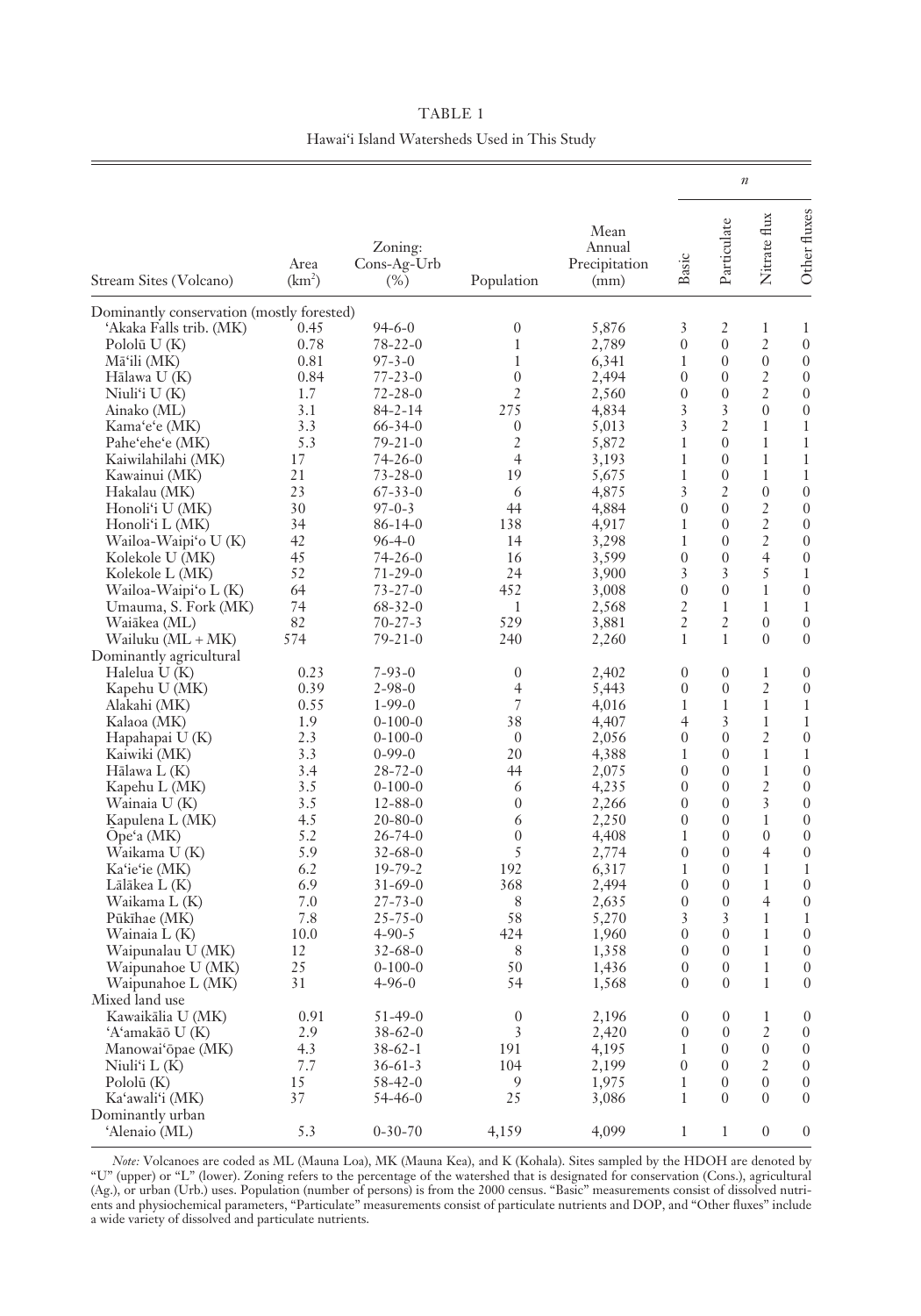TABLE 2

Watersheds with Unusual Characteristics

| Site           | Comment                                                                                                                                                                                                                                                                                                        |
|----------------|----------------------------------------------------------------------------------------------------------------------------------------------------------------------------------------------------------------------------------------------------------------------------------------------------------------|
| Wailoa-Waipi'o | Unlike the other watersheds in this<br>study, the lower and middle<br>reaches contain a meandering<br>channel flowing through a<br>well-developed, relatively flat<br>alluvial valley. Streamflow is<br>reduced by diversions in the<br>headwaters. Both sampling sites<br>are in the lower valley.            |
| Pololū         | The Pololū watershed is a smaller,<br>less-developed version of<br>Wailoa-Waipi'o. The site in the<br>headwaters (Pololū U) is<br>perennial. The stream was not<br>flowing at the lower site (Pololū)<br>at the time of sampling; the water<br>sample was therefore collected<br>from a pond behind the beach. |
| 'Alenaio       | Ephemeral stream. Sample site is in<br>the channelized reach in the town<br>of Hilo.                                                                                                                                                                                                                           |
| Waiākea        | Ephemeral stream. Sample site is in<br>the channelized reach in the town<br>of Hilo.                                                                                                                                                                                                                           |
| Wailuku        | The Wailuku River watershed is the<br>largest in the state. The upper<br>portion drains the upper slopes of<br>Mauna Kea as well as (possibly<br>noncontributing) barren lava<br>flows on Mauna Loa. The sample<br>site is above the town of Hilo.                                                             |

formed using ESRI software (ArcGIS 9.0 and 9.2, ArcView 3.2).

#### *Description of Watersheds*

With basin-average rainfall exceeding 1,300 mm per year, all the watersheds examined in this study may be characterized as humid (Table 1). Variations in rainfall reflect elevation and orientation to the trade winds. Between sea level and the inversion level (approximately 2,000 m elevation), rainfall increases with elevation, but declines markedly above the inversion level. Rainfall along a given elevation contour is heaviest about 10 km north of Hilo and decreases northward from there until reaching Kohala Mountain. On Kohala, there

is a rainfall maximum between Waipi'o and Pololü valleys. At the locations sampled, all streams were perennial except for two that drain the young soils of Mauna Loa and the lower Pololü site, which is discussed in Table 2. Many streams are ephemeral in their headwaters. Only one watershed is urbanized, and the others are either lightly populated or unpopulated. Of the nonurbanized streams, half are dominated by agricultural land use designation, and the other half are dominated by conservation designation. Much of the land designated for agriculture is not currently being cultivated, however. In large part, this reflects the demise of sugarcane. Some agricultural lands are fallow and others are being used for grazing or diversified crops. Small areas have been converted to forest plantations. In a few areas, new low-density housing was built during the 2000s. Most of the land designated as conservation is forested, except at the highest elevations, where scrub or grasslands prevail.

#### *Sample Collection*

Samples were collected with an acid-cleaned depth-integrated sampler (Rickly Hydrologic). When conditions were safe for wading, multiple subsamples were obtained from across the cross section of the stream and pooled in a plastic bucket that was prerinsed with stream water. For dissolved nutrients, subsamples taken from the bucket were filtered on-site using precombusted (500°C for 6 hr) GF/F (Whatman) filters. Filtered samples and unfiltered samples were placed on ice for transport to the laboratory and stored frozen until analysis. During higher-discharge events, unfiltered subsamples were also taken for TP. The pH (Orion 266 S) and specific conductivity (Hach Sension 156) of the sample in the bucket were measured at streamside.

#### *Analytical Analyses*

Stream water samples were analyzed for concentrations of NH4 + (USGS method 2525-89; detection limit [d.l.] 1 μmol liter<sup>−</sup><sup>1</sup> ) (hereinafter referred to as ammonium),  $\overline{NO_3}^{-} + \overline{NO_2}^{-}$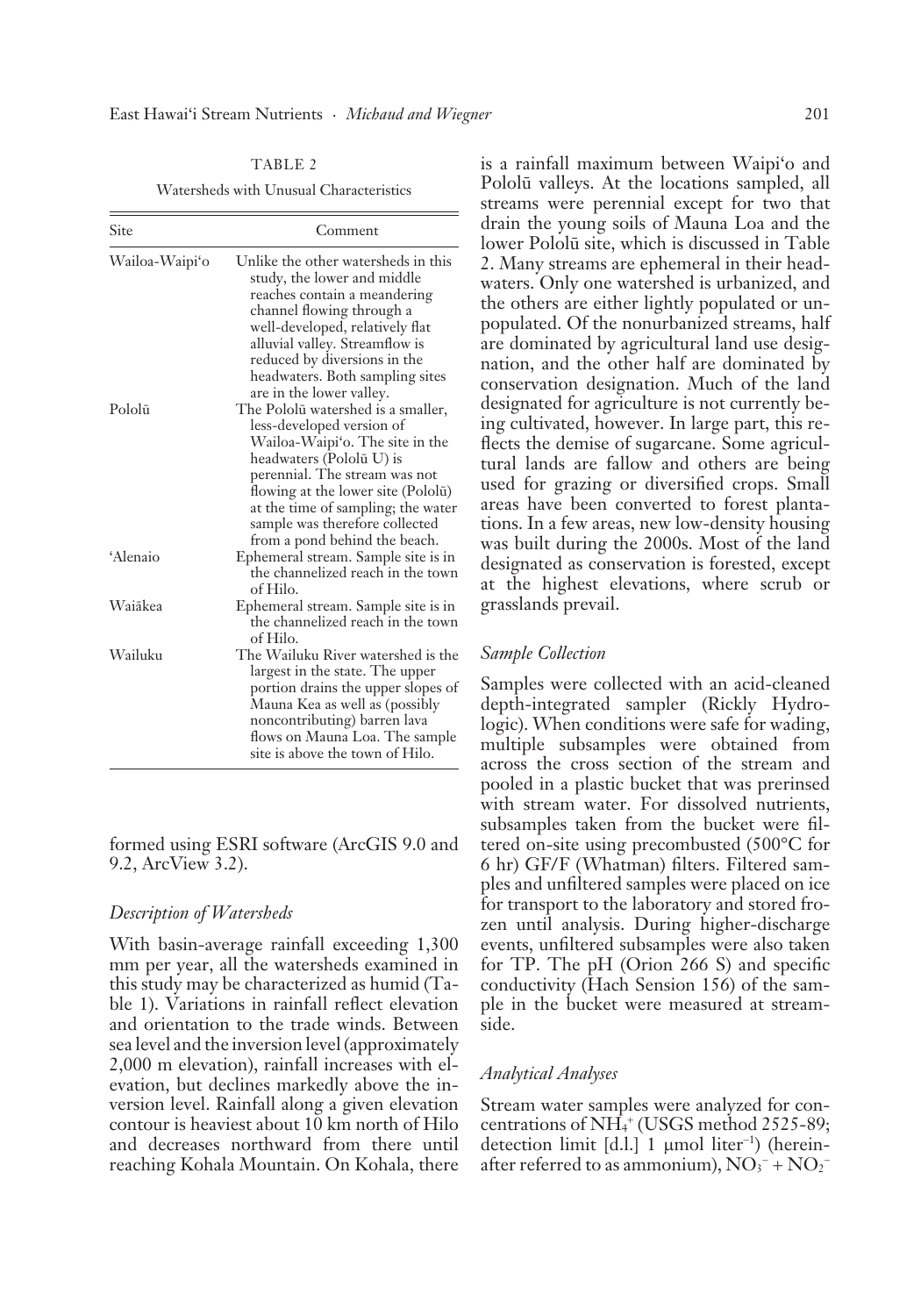(U.S. Environmental Protection Agency [USEPA] method  $353.2$ ; d.l. 0.1 µmol liter<sup>-1</sup>) (hereinafter referred to as nitrate),  $PO_4^3$ -(USEPA method 365.1; d.l. 0.1 μmol liter<sup>−</sup><sup>1</sup> ) (hereinafter referred to as orthophosphate and equivalent to soluble reactive phosphorus), TDP (USGS I-4650-03; d.l. 0.1 μmol liter<sup>−</sup><sup>1</sup> ), and TP (unfiltered sample; USGS I-4650-03; d.l. 0.1 μmol liter<sup>−</sup><sup>1</sup> ) and were measured using a Technicon Autoanalyzer II. TDN was analyzed by high-temperature combustion, followed by chemiluminescent detection of nitric oxide (Shimadzu TOC-V, TNM-1; method ASTM D5176; d.l. 1 μmol liter<sup>−</sup><sup>1</sup> ). Percentage recoveries for all analyte check standards were between  $93\% \pm 5\%$  (average  $\pm$ SD) and 115% ± 25%. DON was calculated from the difference between TDN and DIN  $(NH<sub>4</sub><sup>+</sup> + NO<sub>3</sub><sup>-</sup> + NO<sub>2</sub><sup>-</sup>). DOP was calculated$ from the difference between the TDP and PO<sub>4</sub><sup>3-</sup> concentrations. PP was calculated as the difference among TP, DOP, and  $PO<sub>4</sub><sup>3-</sup>$ . DOC was measured by high-temperature combustion (Shimadzu TOC-V, TNM-1; method USEPA 415.1; d.l. 10 μmol liter<sup>−</sup><sup>1</sup> ) following the recommendations of Sharp et al. (2002). TSS were measured by filtering a known volume of water onto a preweighed, precombusted GF/F filter (Whatman), which was then dried to a constant mass (70°C) and reweighed (APHA et al. 1995). The dried TSS filter was then subsequently analyzed for PC and PN on a CHN analyzer (Costech Analytical Technologies). TN was calculated from the sum of TDN and PN. TOC was calculated as the sum of DOC and PC. All samples were analyzed at the University of Hawai'i at Hilo Analytical Laboratory.

#### *Discharge, Flux, and Yield Calculations*

When conditions were safe for wading, stream discharge was measured with a pygmy current meter (AA Price) and a top-setting wading rod. A cross section oriented perpendicular to the flow was divided into approximately 10 subsections; water velocity and depth were measured at the center of each subsection. Discharge through each subsection was computed as the product of water velocity, the width of the subsection, and average water

depth. Average water depth within the subsection was calculated using the assumption that water depth varied linearly between measurement points. Unit discharge, which has the same units as rainfall rate, was calculated as stream discharge (volume time<sup>−</sup><sup>1</sup> ) divided by watershed area. Instantaneous nutrient and sediment fluxes (amount time<sup>−</sup><sup>1</sup> ) were calculated as the product of stream discharge and nutrient (or sediment) concentration. Yields were calculated as fluxes divided by the drainage area of the watershed.

#### *Statistical Analyses*

Stepwise multiple linear regressions (Sigma-Stat 3.5) were used to evaluate whether watershed characteristics predicted water quality conditions at the watershed outlet (sample site) (Draper and Smith 1981). Three data sets were analyzed using regression analysis, as follows: (1) The main water quality data set comprised water quality data from 24 streams (dependent variables) and the watershed characteristics of those streams (independent variables). The water quality variables included physiochemical parameters, dissolved inorganic nutrients, DON, and DOC. (2) The particulate data set comprised particulate nutrient and DOP data from 11 streams (dependent variables) and the watershed characteristics of those streams (independent variables). DOP was included in this analysis because it was only assayed during high-flow conditions when particulates were quantified too. (3) The flux data set comprised nitrate concentrations, nitrate fluxes, nitrate yields, and stream discharge (dependent variables) at 37 sites on 30 streams. Watershed characteristics were the independent variables.

At some sites, data were collected on multiple days; repeat measurements at a given site were averaged together before analysis. Concentrations less than detection were averaged using one-half the detection limit. If all measurements at a given site were below detection, the numerical value was set to one-half the detection limit. (These averaging procedures were used for all the statistical analyses and for reporting data in the tables.) Regression analysis requires that variables be nor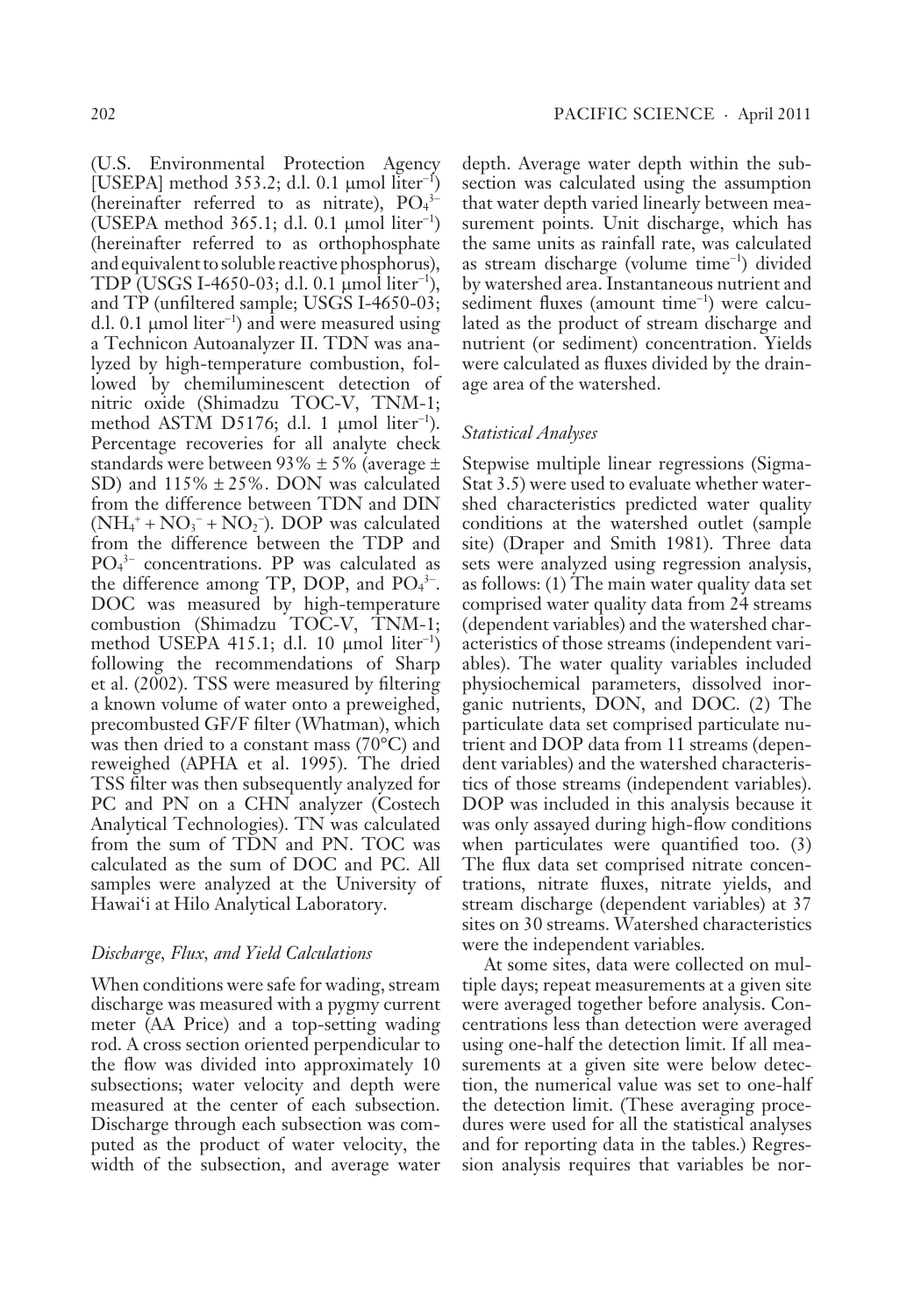mally distributed and orthogonal (not redundant or correlated). TN, TDN, TP, and TC were therefore not included in the analysis because they are equal to the sum of their constitute parameters. Also, watershed area was not used as an independent variable when predicting yield, which is equal to flux divided by watershed area. All water quality variables and watershed characteristics were examined for normality and transformed, if indicated, by taking the square root or natural logarithm. Parameters were then Z transformed to zero mean and unit variance so that all regression coefficients were at the same scale. Selection of the normality transformation and execution of the two transforms was conducted separately for each data set subjected to regression analysis. Watershed characteristics can be both intrinsic and extrinsic, and there is considerable correlation among all possible watershed characteristic variables. The number of variables was therefore reduced to a few that best represented the data set with the least amount of cross-correlations. These were watershed area, percentage zoned in agriculture, rainfall, and population density.

Water quality differences between the three volcanoes were evaluated using untransformed (not normalized) data and the Mann-Whitney *U* Test (SigmaStat 3.5). Mauna Loa streams were not included in the comparison because of a very small sample size  $(n = 4)$ . Principal components analysis (PCA) ( Jolliffe 2002) was used to synthesize our complex data so that we could detect sites with anomalous water chemistry or identify groups of watersheds with similar concentrations of nutrients. PCA was chosen for this task because it: (1) has been widely used to look for patterns in complex environmental data sets (Petersen et al. 2001, Bengraine and Marhaba 2003, Primpas et al. 2010), (2) provides information on internal structure of the data, and (3) makes no assumptions regarding probability distribution. We did not use a nonlinear ordination method because a methods comparison study showed that a nonlinear model p roduced only a slight improvement in the variance explained (Lischeid and Bittersohl 2008).

PCA uses eigenvector decomposition to remap a large number of potentially correlated variables into less-correlated summary variables, the most important of which are the first (PC1) and second (PC2) factors. Each factor is a weighted average of the original variables, and the weights reveal the relative contribution of each of the original variables. Commonly PC1 and PC2 reflect two distinct groups of influential variables (see Primpas et al. [2010] for an example). Calculations (Matlab software version 7.0) were performed on the data set consisting of physiochemical parameters and dissolved nutrients (*n* = 24). The redundant variable TDN, which is the sum of DON, nitrate, and ammonium, was not included.

#### **RESULTS**

#### *Characterization of Water Quality*

Stream waters had low specific conductivities (66.1  $\mu$ S cm<sup>-1</sup> ± 33.2), were slightly alkaline  $(7.5 \pm 0.4)$ , and had low TSS concentrations  $(2.5 \pm 2.9 \, \text{mg liter}^{-1})$  (mean ± SD) (Table 3). Concentrations of orthophosphate, DOP, and ammonium were quite low; many samples had concentrations <0.1 μmol liter<sup>-1</sup>, <0.1 μmol liter<sup>−</sup><sup>1</sup> , and <1 μmol liter<sup>−</sup><sup>1</sup> , respectively (Table 4). Moderate concentrations of nitrate (2.81 ± 4.20 μmol liter<sup>−</sup><sup>1</sup> ), DON (3.22 ± 3.22 µmol liter<sup>-1</sup>), and DOC (136.3 ± 105.5 µmol liter<sup>−</sup><sup>1</sup> ) were observed. Averaged (±SD) across the streams and conditions in the study, the TN pool was dominated by PN  $(45\% \pm$ 9.0%) (*n* = 11) (Table 5 and Figure 3). The TDN pool was dominated by DON  $(54\% \pm 30.0\%)$  and nitrate  $(34\% \pm 32.0\%)$ (*n* = 24). Like TN, TP was dominated by particulate forms, with PP comprising  $73\% \pm$ 26% of the phosphorus pool. In contrast, the majority of organic carbon in the streams was DOC  $(72\% \pm 10\%)$ , with PC contributing  $28\%$  ( $\pm 10\%$ ).

#### *Geographic Variability*

Interwatershed comparisons were investigated using principal component variables PC1 and PC2, both of which succinctly summarize the dissolved nutrient and physiochemical data.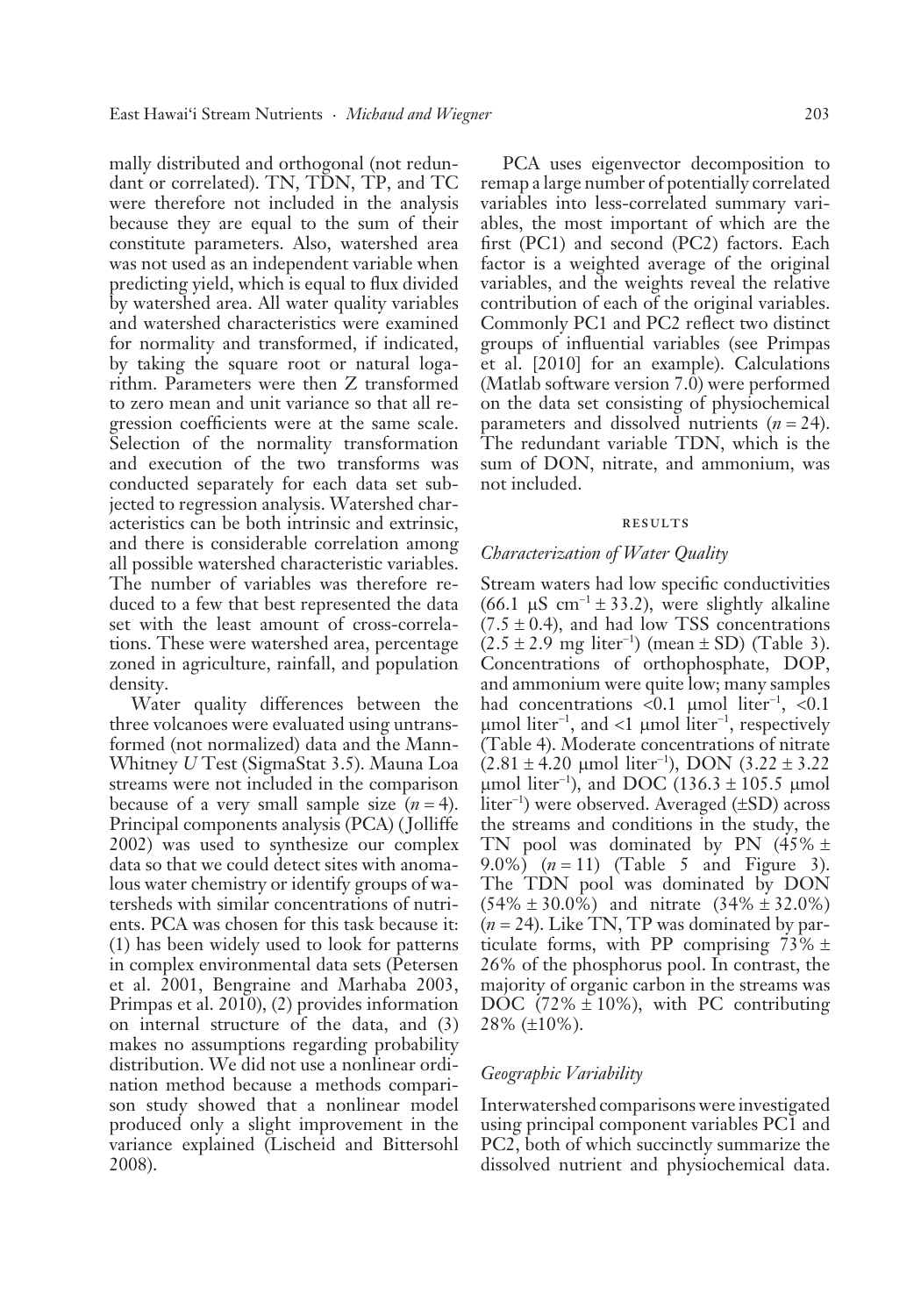|                                         |                 | Specific Conductivity     |                                 |
|-----------------------------------------|-----------------|---------------------------|---------------------------------|
| Stream                                  | pH              | $(\mu S \text{ cm}^{-1})$ | $TSS$ (mg liter <sup>-1</sup> ) |
| Dominantly conservation (all Mauna Kea) |                 |                           |                                 |
| 'Akaka Falls trib.                      | $7.34 \pm 0.25$ | $79.2 \pm 5.9$            | $0.90 \pm 0.58$                 |
| Māʻili                                  | 7.10            | 29.3                      | 1.35                            |
| Ainako                                  | $7.08 \pm 0.26$ | $36.6 \pm 7.5$            | $4.97 \pm 2.65$                 |
| Kama'e'e                                | $7.37 \pm 0.47$ | $43.1 \pm 21.6$           | $2.94 \pm 1.97$                 |
| Pahe'ehe'e                              | 7.79            | 84.1                      | 0.24                            |
| Kaiwilahilahi                           | 7.65            | 88.9                      | 0.07                            |
| Kawainui                                | 7.89            | 58.9                      | 0.50                            |
| Hakalau                                 | $7.03 \pm 0.35$ | $27.3 \pm 10.0$           | $8.84 \pm 8.07$                 |
| Honoli'i L                              | 7.28            | 43.2                      | 1.60                            |
| Ka'awali'i (half Ag)                    | 7.75            | 83.8                      | 0.04                            |
| Kolekole L                              | $7.06 \pm 0.14$ | $25.5 \pm 11.9$           | $3.29 \pm 0.98$                 |
| Umauma, SF                              | $6.73 \pm 0.70$ | $25.2 \pm 15.9$           | $1.00 \pm 0.48$                 |
| Dominantly agricultural (all Mauna Kea) |                 |                           |                                 |
| Alakahi                                 | 7.67            | 93.2                      | 1.23                            |
| Kalaoa                                  | $7.33 \pm 0.44$ | $80.4 \pm 8.7$            | $1.27 \pm 1.17$                 |
| Kaiwiki                                 | 7.97            | 111.6                     | 0.10                            |
| Manowai'opae                            | 8.01            | 120.1                     | 0.67                            |
| Ope'a                                   | 7.85            | 122.1                     | 0.69                            |
| Ka'ie'ie                                | 7.79            | 86.5                      | 0.13                            |
| Pūkīhae                                 | $7.45 \pm 0.37$ | $67.0 \pm 22.3$           | $4.56 \pm 4.71$                 |
| Unusual streams <sup>a</sup>            |                 |                           |                                 |
| 'Alenaio (U, ML, E)                     | 7.24            | 33.4                      | 4.40                            |
| Polol $\bar{u}$ (K, P)                  | 7.79            | 31.2                      | 6.76                            |
| Waiākea (ML, E)                         | $7.08 \pm 0.05$ | $42.1 \pm 13.4$           | $10.83 \pm 2.73$                |
| Wailoa-Waipi'o U (K)                    | 8.25            | 123.9                     | 0.83                            |
| Wailuku $(L, ML + MK)$                  | 7.03            | 50.8                      | 2.36                            |
| Average across all streams $(\pm SD)$   | $7.5 \pm 0.4$   | $66.1 \pm 33.2$           | $2.5 \pm 2.9$                   |

TABLE 3

Mean (±SD) Physiochemical Parameters in Selected Streams on Hawai'i Island

*Note:* Watersheds are listed from small to large within a group. Sampling was conducted during February, March, April, and July of 2005.

*a* K, Kohala; MK, Mauna Kea; ML, Mauna Loa; L, large; U, urban; P, pond sample; E, ephemeral.

PC1 and PC2 explained 54% and 18%, respectively, of the variability in the data set. PC2 is (mostly) a weighted average of inorganic nutrient and sediment concentrations; samples with elevated concentrations of those parameters have large positive values of PC2. PC1 is (mostly) a weighted average of dissolved organic nutrients, pH, and specific conductivity; samples with elevated concentrations of dissolved organic nutrients but low pH and low specific conductivity have large positive values of PC1. A plot of PC1 versus PC2 (Figure 4) reveals two sites with anomalous water chemistry: Pololü, which has very high levels of organic nutrients, and Wailoa-Waipi'o, which has low levels of organic nutrients. The unusual water quality in Pololü is not surprising because the stream was not flowing freely at the time of sampling, and the sample was taken from a pond behind the beach berm. Compared with the other watersheds in Figure 4, Wailoa-Waipi'o is unusual by virtue of its size (fourth largest), soils (the only watershed besides Pololü on Kohala Volcano), physiography ( broad floodplain and dissected uplands), and land use (active agriculture immediately upstream of the sampling site). There are several interesting geographical associations revealed in Figure 4. All four streams on Mauna Loa have similar water quality in spite of disparities in size and the fact that two are perennial and two are ephemeral. If Pololü is excluded, PC1 tends to decrease toward the north, although not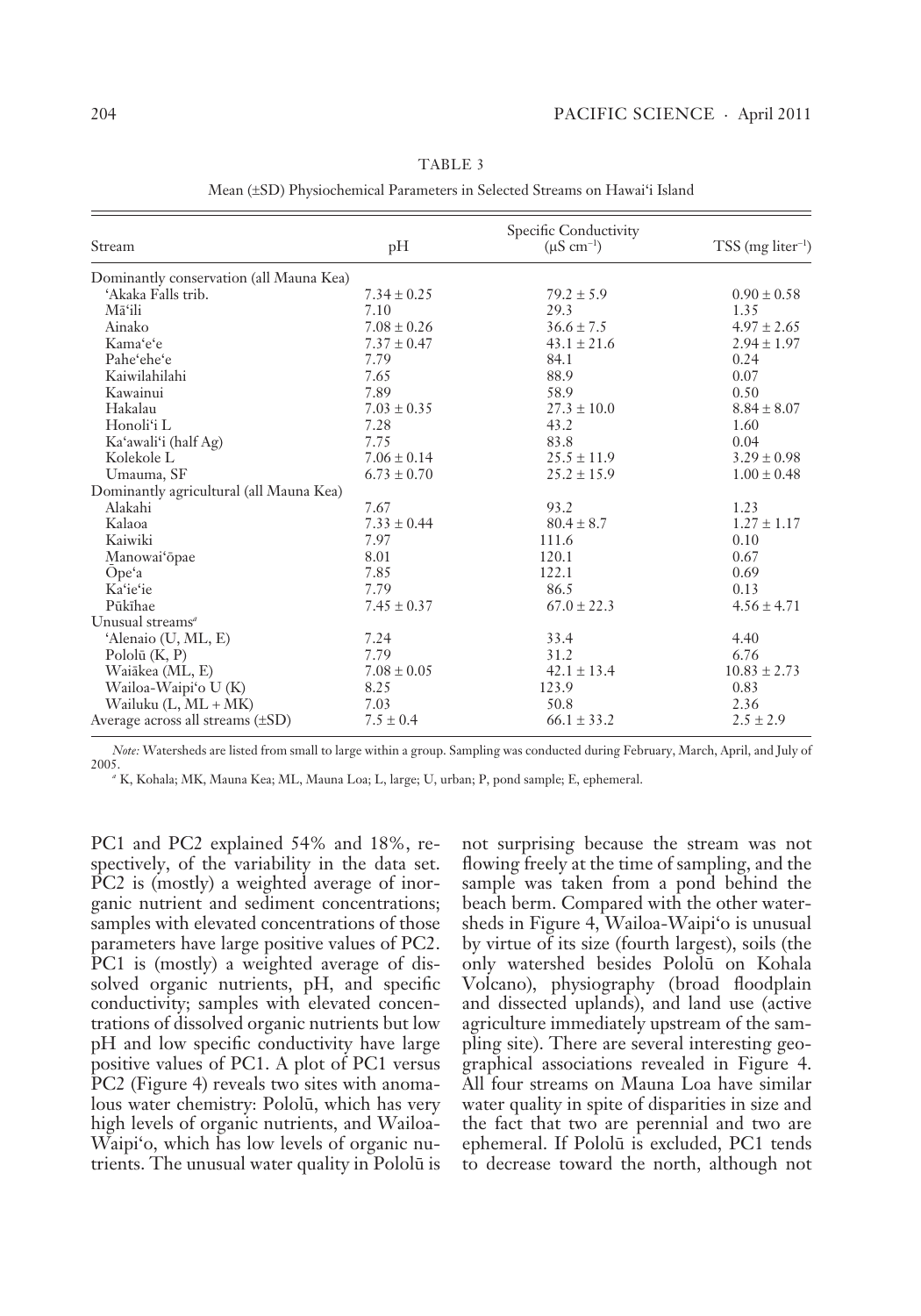|                                                       | $NO3- + NO2-$   | $NH4+$          | <b>DON</b>      | <b>TDN</b>                    | PO <sub>4</sub> <sup>3–</sup> | <b>DOP</b>               | <b>DOC</b>          |
|-------------------------------------------------------|-----------------|-----------------|-----------------|-------------------------------|-------------------------------|--------------------------|---------------------|
| Stream                                                |                 |                 |                 | $\mu$ mol liter <sup>-1</sup> |                               |                          |                     |
| Dominantly conservation (All Mauna Kea except Ainako) |                 |                 |                 |                               |                               |                          |                     |
| 'Akaka Falls<br>trib.                                 | $0.41 \pm 0.47$ | all $<1.0$      | $2.85 \pm 1.66$ | $3.76 \pm 1.31$               | all $< 0.1$                   | $0.03 \pm 0.04$          | $69.35 \pm 22.36$   |
| Māʻili                                                | 1.03            | < 1.0           | 1.16            | 2.69                          | < 0.1                         |                          | 43.15               |
| Ainako                                                | $2.52 \pm 1.75$ | $0.98 \pm 0.84$ | $6.39 \pm 8.45$ | $9.98 \pm 7.24$               | all $< 0.1$                   | $0.0 \pm 0.0$            | $148.41 \pm 54.38$  |
| Kama'e'e                                              | $0.09 \pm 0.08$ | all $<1.0$      | $2.99 \pm 0.67$ | $3.59 \pm 0.65$               | all $< 0.1$                   | $0.0 \pm 0.0$            | $158.87 \pm 56.04$  |
| Pahe'ehe'e                                            | < 0.1           | < 1.0           | 1.10            | 1.65                          | < 0.1                         | $\overline{\phantom{0}}$ | 63.87               |
| Kaiwilahilahi                                         | 0.89            | < 1.0           | 2.51            | 3.90                          | < 0.1                         |                          | 73.58               |
| Kawainui                                              | < 0.1           | < 1.0           | 3.21            | 3.76                          | < 0.1                         |                          | 118.60              |
| Hakalau                                               | $0.22 \pm 0.20$ | all $<1.0$      | $6.17 \pm 3.09$ | $6.92 \pm 3.14$               | all $< 0.1$                   | $0.0 \pm 0.0$            | $291.97 \pm 58.46$  |
| Honoli'i L                                            | 0.31            | < 1.0           | 3.90            | 4.71                          | < 0.1                         |                          | 216.20              |
| Ka'awali'i (half                                      | 3.36            | < 1.0           | 1.09            | 4.95                          | < 0.1                         | $\overline{\phantom{a}}$ | 42.10               |
| Ag)                                                   |                 |                 |                 |                               |                               |                          |                     |
| Kolekole L                                            | $0.34 \pm 0.18$ | all $<1.0$      | $5.15 \pm 0.06$ | $5.49 \pm 0.13$               | all $< 0.1$                   | $0.0 \pm 0.0$            | $300.90 \pm 86.38$  |
| Umauma,                                               | $0.09 \pm 0.13$ | all $<1.0$      | $4.94 \pm 1.50$ | $5.56 \pm 1.41$               | all $< 0.1$                   | 0.0                      | $293.50 \pm 109.60$ |
| South Fork                                            |                 |                 |                 |                               |                               |                          |                     |
| Dominantly agricultural (all Mauna Kea)               |                 |                 |                 |                               |                               |                          |                     |
| Alakahi                                               | 1.23            | < 1.0           | 2.22            | 3.95                          | < 0.1                         | 0.0                      | 71.3                |
| Kalaoa                                                | $4.43 \pm 4.18$ | all $<1.0$      | $0.90 \pm 1.30$ | $5.81 \pm 3.52$               | all $< 0.1$                   | $0.02 \pm 0.03$          | $58.57 \pm 13.16$   |
| Kaiwiki                                               | 9.96            | < 1.0           | 0.47            | 10.93                         | < 0.1                         |                          | 48.88               |
| Manowai'opae                                          | 5.63            | < 1.0           | 0.23            | 6.36                          | 0.37                          | $\overline{\phantom{0}}$ | 26.37               |
| Ope'a                                                 | 4.06            | < 1.0           | 1.32            | 5.88                          | 0.12                          | $\overline{\phantom{0}}$ | 18.65               |
| Ka'ie'ie                                              | 0.35            | < 1.0           | 2.37            | 3.22                          | < 0.1                         | $\overline{\phantom{0}}$ | 62.62               |
| Pūkīhae                                               | $1.24 \pm 1.02$ | all $<1.0$      | $2.29 \pm 0.70$ | $4.03 \pm 1.30$               | all $< 0.1$                   | $0.0 \pm 0.0$            | $88.83 \pm 17.63$   |
| Unusual streams <sup>a</sup>                          |                 |                 |                 |                               |                               |                          |                     |
| 'Alenaio (U,<br>ML, E                                 | 2.71            | < 1.0           | 5.19            | 8.40                          | < 0.1                         | 0.0                      | 196.10              |
| Polol $\bar{u}$ (K, P)                                | 0.27            | 1.11            | 15.75           | 17.13                         | 0.11                          |                          | 401.90              |
| Waiākea (ML,                                          | $7.36 \pm 6.53$ | all $<1.0$      | $2.77 \pm 2.18$ | $10.62 \pm 4.34$              | all $< 0.1$                   | 0.0                      | $172.25 \pm 13.36$  |
| E)<br>Wailoa-Waipi'o                                  | 18.35           | < 1.0           | 0.0             | 16.47                         | 0.95                          |                          | 69.01               |
| (U, K)<br>Wailuku (L,                                 | 2.38            | 1.30            | 2.78            | 6.46                          | < 0.1                         | 0.0                      | 235.20              |
| $ML + MK$<br>Average across all<br>streams            | $2.81 \pm 4.20$ |                 | $3.22 \pm 3.22$ | $6.51 + 3.98$                 |                               | $0.04 \pm 0.10$          | $136.3 \pm 105.5$   |

TABLE 4

Mean (±SD) Dissolved Nutrient Concentrations in Selected Streams on Hawai'i Island

*Note:* — indicates no measurement. Watersheds are listed from small to large within a group. Sampling was conducted during February, March, April, and July of 2005.

*a* U, urban; K, Kohala; MK, Mauna Kea; ML, Mauna Loa; L, large; P, pond sample; E, ephemeral.

consistently. Three large watersheds ∼15 km north of Hilo have similar water quality, as do the three smallest Mauna Kea watersheds.

In summary, although there is considerable scatter, there are observable geographic trends in summary variables. These trends are associated with the particular volcanoes, latitude/proximity, and watershed size. It is possible that these patterns are an artifact re-

sulting from the tendency to sample adjacent streams on the same day. A PCA plot organized by sampling day (not shown) did not support this hypothesis, however.

#### *Flux and Yield Data*

Measured nutrient and sediment fluxes are reported as yields (fluxes per unit area of water-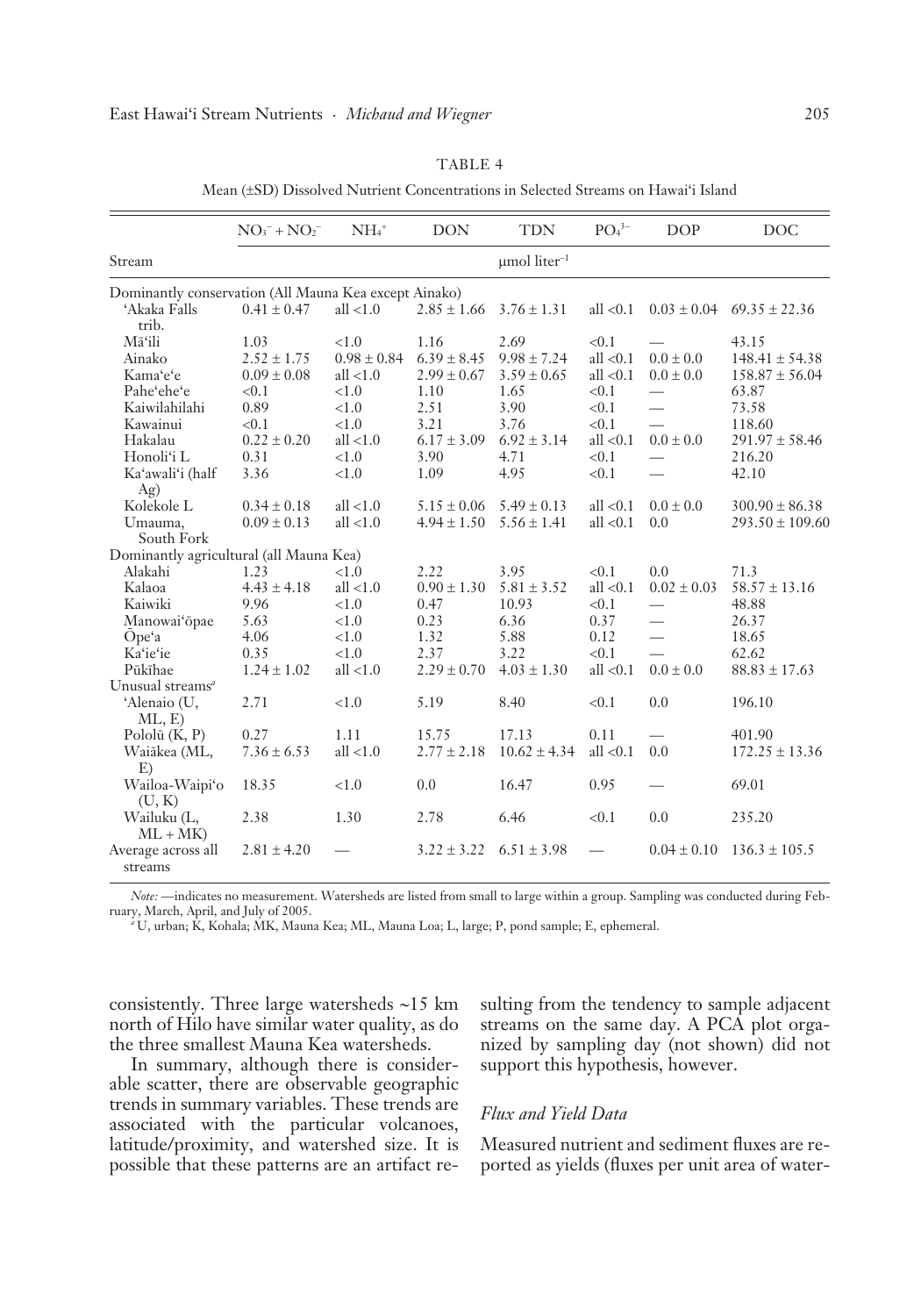| Stream                                             | TN<br>$\pmod{\text{liter}^{-1}}$ | TP<br>$(\mu$ mol liter <sup>-1</sup> ) | <b>PN</b><br>$(\mu$ mol liter <sup>-1</sup> ) | PP<br>$(\mu$ mol liter <sup>-1</sup> ) | PC.<br>$(\mu$ mol liter <sup>-1</sup> ) | <b>TOC</b><br>$(\mu$ mol liter <sup>-1</sup> ) |
|----------------------------------------------------|----------------------------------|----------------------------------------|-----------------------------------------------|----------------------------------------|-----------------------------------------|------------------------------------------------|
| Dominantly conservation (forested) (all Mauna Kea) |                                  |                                        |                                               |                                        |                                         |                                                |
| 'Akaka Falls<br>trib.                              | $5.30 \pm 1.74$                  | $0.07 \pm 0.03$                        | $1.43 \pm 0.09$                               | $0.00 \pm 0.00$                        | $14.17 \pm 2.65$                        | $70.6 \pm 4.9$                                 |
| Ainako                                             | $17.32 \pm 10.90$                | $0.19 \pm 0.12$                        | $7.43 \pm 4.02$                               | $0.14 \pm 0.12$                        | $111.09 \pm 61.14$                      | $259.5 \pm 115.0$                              |
| Kama'e'e                                           | $8.99 \pm 0.77$                  | $0.17 \pm 0.17$                        | $5.13 \pm 1.41$                               | $0.12 \pm 0.17$                        | $71.89 \pm 19.85$                       | $259.3 \pm 57.0$                               |
| Hakalau                                            | $23.46 \pm 11.90$                | $0.48 \pm 0.41$                        | $15.96 \pm 16.10$                             | $0.48 \pm 0.41$                        | $94.76 \pm 35.18$                       | $417.4 \pm 69.6$                               |
| Kolekole L                                         | $11.74 \pm 2.19$                 | $0.21 \pm 0.21$                        | $6.25 \pm 2.21$                               | $0.16 \pm 0.21$                        | $75.49 \pm 14.16$                       | $376.4 \pm 99.5$                               |
| Umauma, SF                                         | 8.33                             | < 0.1                                  | 3.77                                          | 0.00                                   | 46.20                                   | 417.2                                          |
| Dominantly agricultural (all Mauna Kea)            |                                  |                                        |                                               |                                        |                                         |                                                |
| Alakahi                                            |                                  | 0.21                                   |                                               | 0.16                                   |                                         |                                                |
| Kalaoa                                             | $9.07 \pm 5.25$                  | $0.18 \pm 0.18$                        | $2.80 \pm 1.20$                               | $0.11 \pm 0.16$                        | $30.12 \pm 11.65$                       | $89.0 \pm 23.3$                                |
| Pūkīhae                                            | $8.33 \pm 4.13$                  | $0.23 \pm 0.16$                        | $4.30 \pm 2.91$                               | $0.18 \pm 0.16$                        | $61.75 \pm 51.85$                       | $150.6 \pm 68.2$                               |
| Unusual streams <sup>a</sup>                       |                                  |                                        |                                               |                                        |                                         |                                                |
| 'Alenaio (U,<br>ML, E                              | 14.94                            | 0.44                                   | 6.54                                          | 0.39                                   | 87.13                                   | 283.2                                          |
| Waiākea (C,<br>ML, E)                              | $18.56 \pm 5.09$                 | 0.87                                   | $7.94 \pm 0.75$                               | 0.82                                   | $103.7 \pm 6.5$                         | $276.0 \pm 6.9$                                |
| Wailuku<br>(L, C,<br>$ML + MK$                     | 10.41                            | < 0.1                                  | 3.95                                          | 0.00                                   | 56.3                                    | 291.5                                          |
| Average across<br>all streams                      | $12.40 \pm 5.49$                 | $0.26 \pm 0.23$                        | $5.95 \pm 3.86$                               | $0.21 \pm 0.24$                        | $68.42 \pm 30.44$                       | $262.8 \pm 113.5$                              |

TABLE 5

Mean (±SD) Particulate and Total Nutrient Concentrations in Selected Streams on Hawai'i Island

*Note:* Streams are listed from small to large within a group. — indicates no measurement. Sampling was conducted during February, March, April, and July of 2005.

*a* U, dominantly urban; C, dominantly conservation; ML, Mauna Loa; MK, Mauna Kea; L, large; E, ephemeral.



Figure 3. Relative proportions of dissolved, particulate, organic, and inorganic nutrients in selected streams on Hawai'i Island. Values are averages across 24 (TDN), 11 ( N, C), or nine (P, two additional streams had no detectable P) streams.

shed) to facilitate interwatershed comparisons (Tables 6 and 7). DON, DOC, and TSS yields varied as much as two to three orders of magnitude among different streams. Particulate and total fluxes were measured at only a few sites, so there is little information on how they varied among streams. Nitrate yields, which were measured at 37 sites, averaged 7.1 (±11.1) moles N day<sup>-1</sup> km<sup>-2</sup> and varied two and a half orders of magnitude among different streams. Nitrate concentrations, nitrate yields, and unit discharges were 2.1, 3.5, and 2.3 times higher, respectively, for Kohala watersheds than for Mauna Kea watersheds (Table 8). The median values of these nitrate variables were greater for Kohala streams than for the Mauna Kea streams (*P* = .02 [concentration], *P* = <.001 [yield], and  $P = .02$  [unit discharge]). Also, the median nitrate concentration in Mauna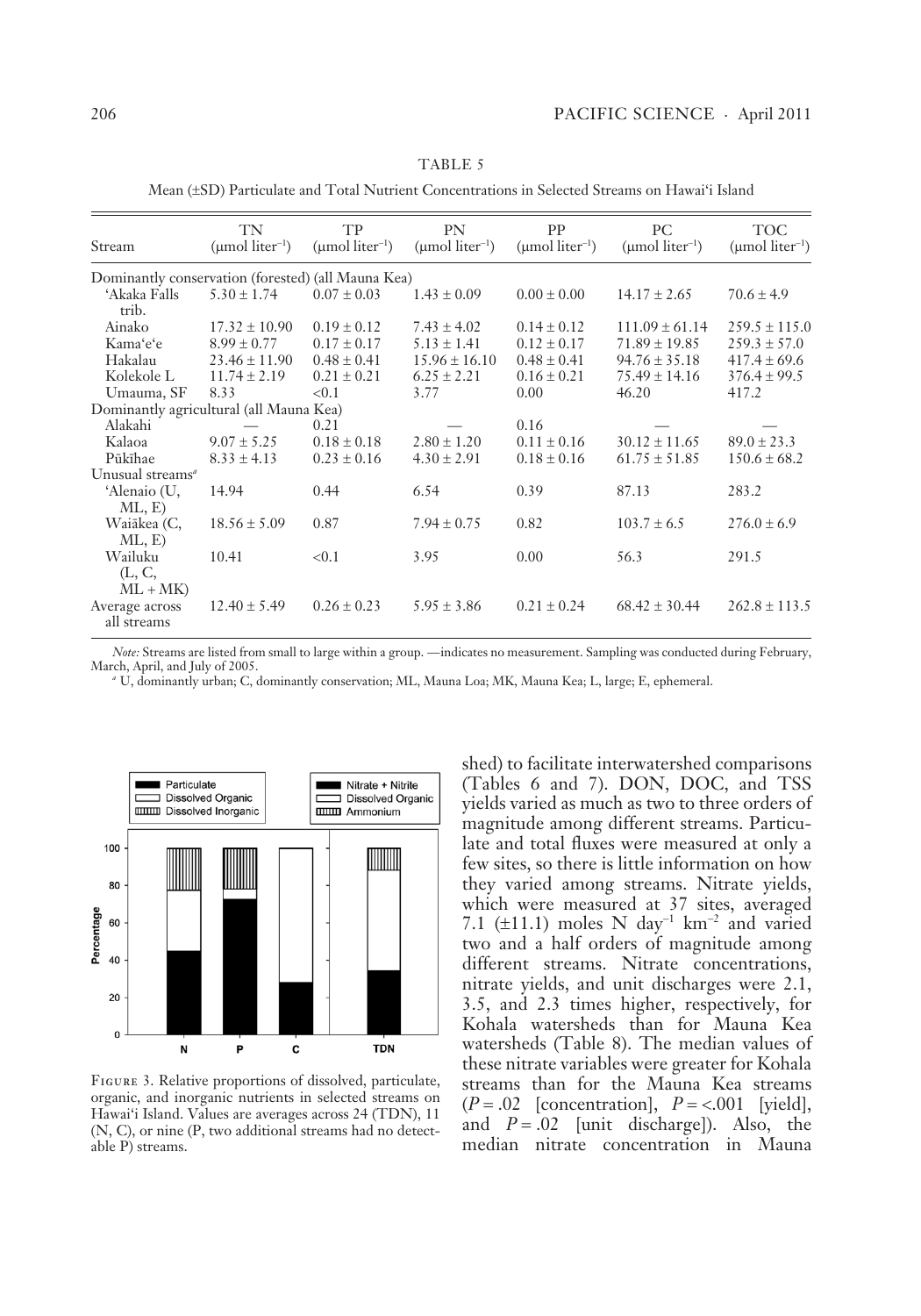

Figure 4. Principal components derived from measurements of dissolved nutrients and physiochemical parameters in selected Hawai'i Island streams. Watersheds that plot close together on the graph have similar water quality.

Loa streams was greater than the median in Mauna Kea streams  $(P = .04)$ . There was no significant difference between Mauna Loa and Kohala median nitrate concentrations.

### *Do Watershed Characteristics Predict Water Quality?*

A stepwise multiple linear regression model was used to evaluate whether population density, agricultural land use designation, average annual basin-average rainfall, or watershed area predicted observed stream water quality (Table 9). Because the Mauna Loa and Kohala streams differ in many respects from the Mauna Kea streams, some regressions were conducted using only the relatively homogeneous Mauna Kea streams. For Mauna Kea streams, pH and concentrations of TSS, ammonium, orthophosphate, DOP, PP, PN, and PC were not predicted by watershed characteristics. For those watersheds, specific conductivity tended to increase with increasing percentage of agriculture  $(r^2 = 0.33)$ , and nitrate concentrations tended to increase with increasing population density  $(r^2 = 0.37)$ . Both DOC and DON increased with increasing watershed area  $(r^2 = 0.29$  and 0.24, respectively). When watersheds from all three volcanoes were analyzed together, similar results were obtained for specific conductivity and DOC, but DON did not vary with area, and ammonium tended to become more dilute with increasing rainfall.

Because Kohala streams have higher nitrate concentrations and yields than Mauna Kea streams (Table 8), flux and yield analyses were conducted separately for each volcano.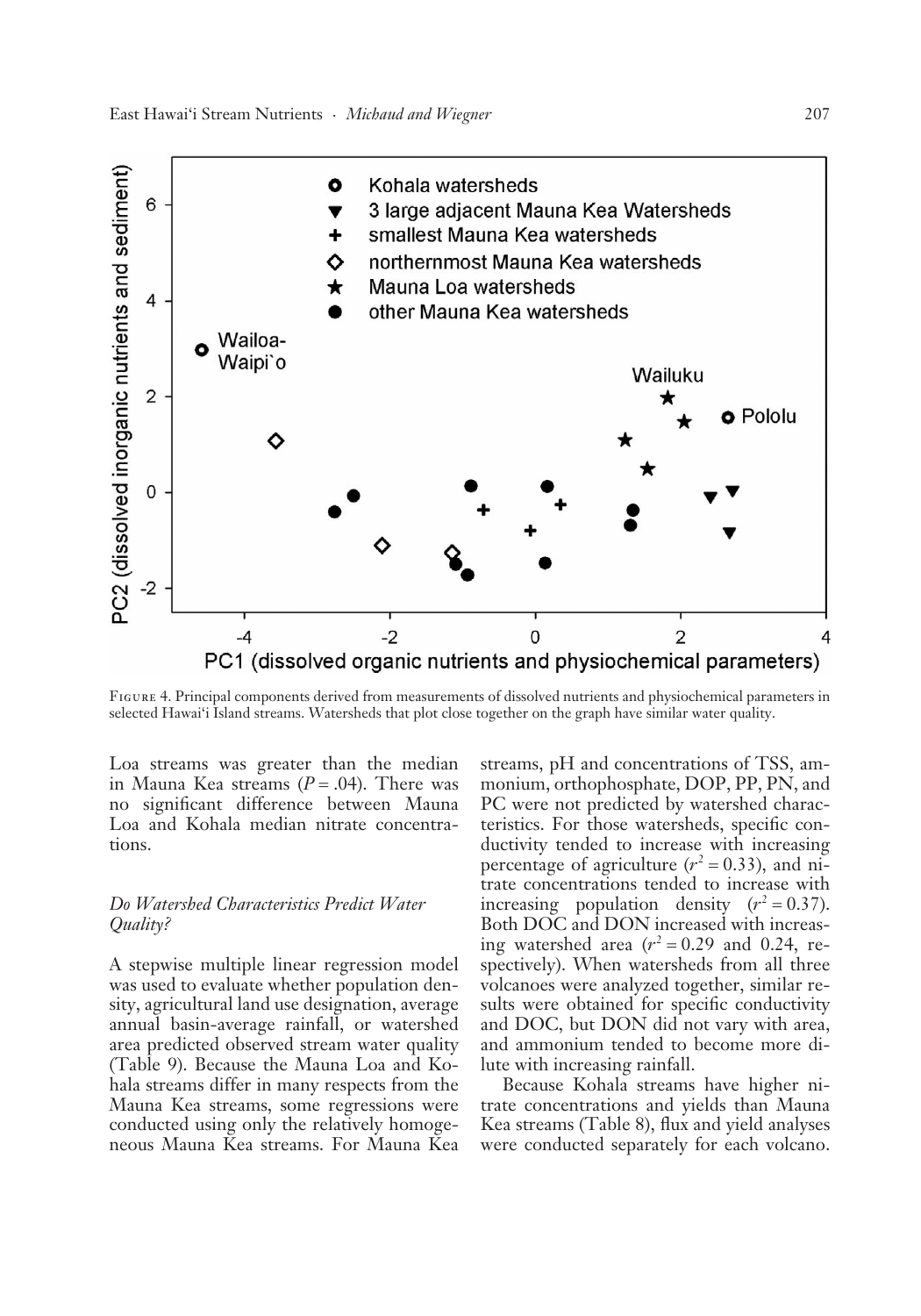|      |   | ,                    |
|------|---|----------------------|
|      |   | ţ                    |
|      | ╰ | j                    |
| 囜    |   | $\ddot{\phantom{0}}$ |
| TABL |   | j                    |
|      |   |                      |

| í      |  |
|--------|--|
| ļ      |  |
|        |  |
|        |  |
|        |  |
| ו<br>ו |  |
|        |  |
|        |  |
|        |  |
|        |  |
|        |  |
|        |  |
| ļ      |  |
|        |  |
|        |  |
|        |  |
|        |  |
|        |  |
|        |  |
|        |  |
|        |  |
| í      |  |
| ı<br>l |  |
| i<br>í |  |
|        |  |
| I      |  |
|        |  |
|        |  |
|        |  |
| ļ      |  |
|        |  |
| i      |  |
|        |  |
|        |  |
|        |  |
|        |  |
| I      |  |
|        |  |
|        |  |
|        |  |
|        |  |
|        |  |
|        |  |
|        |  |
|        |  |
|        |  |

|                                                                                    |                                                                                                                                                  | DON                                            | Kd                           | È                        | <b>DOC</b>                                                    | PC                                                                                                   | E                        | Ê                              | $\mathop{\rm TSS}_{\rm{deg\,km^{-2}}}^{\rm TSS}$                                   |
|------------------------------------------------------------------------------------|--------------------------------------------------------------------------------------------------------------------------------------------------|------------------------------------------------|------------------------------|--------------------------|---------------------------------------------------------------|------------------------------------------------------------------------------------------------------|--------------------------|--------------------------------|------------------------------------------------------------------------------------|
| Stream                                                                             | $(mm \, \text{day}^{-1})$                                                                                                                        |                                                |                              |                          | $(moles day^{-1} km^{-2})$                                    |                                                                                                      |                          |                                |                                                                                    |
|                                                                                    |                                                                                                                                                  |                                                |                              |                          |                                                               |                                                                                                      |                          |                                |                                                                                    |
| Dominantly conservation (forested)<br>'Akaka Falls trib.<br>Kama'e'e<br>Pahe'ehe'e | ed) (All Manna Kea)<br>12.9<br>12.9<br>0.71<br>0.63<br>4.5<br>4.4<br>0.12<br>a 2.2<br>4.4<br>4.4<br>4.4<br>4.4                                   |                                                |                              | 0.90                     |                                                               |                                                                                                      |                          | 1.29                           |                                                                                    |
|                                                                                    |                                                                                                                                                  |                                                |                              |                          |                                                               |                                                                                                      |                          | $\begin{array}{c} \end{array}$ |                                                                                    |
|                                                                                    |                                                                                                                                                  |                                                |                              |                          |                                                               |                                                                                                      |                          | $\overline{\phantom{a}}$       |                                                                                    |
|                                                                                    |                                                                                                                                                  | $38.5$<br>$6.300$<br>$6.300$<br>$700$<br>$700$ |                              |                          |                                                               | $\overline{\phantom{a}}$                                                                             |                          |                                |                                                                                    |
|                                                                                    |                                                                                                                                                  |                                                |                              |                          |                                                               |                                                                                                      |                          |                                |                                                                                    |
| Kawainui<br>Kolekole L                                                             |                                                                                                                                                  |                                                | 22                           | 0.54                     |                                                               | 300.                                                                                                 | $\overline{4}$           | $\frac{1}{1}$   $\frac{1}{5}$  |                                                                                    |
| Jmauma, S. Fork                                                                    |                                                                                                                                                  |                                                |                              |                          | $1,223$ ,<br>$263$ ,<br>$46$ ,<br>$75$ ,<br>$978$ ,<br>$26$ , |                                                                                                      | $\overline{\phantom{a}}$ | $\overline{\phantom{a}}$       | $\begin{array}{c} 20.0 \\ 1.8 \\ 0.17 \\ 0.002 \\ 0.31 \\ 1.3 \\ 0.08 \end{array}$ |
| Dominantly agriculture (all Maun                                                   |                                                                                                                                                  |                                                |                              |                          |                                                               |                                                                                                      |                          |                                |                                                                                    |
| Alakahi                                                                            |                                                                                                                                                  |                                                |                              | 0.46                     | 1586.82.                                                      |                                                                                                      |                          |                                | $7.442$<br>$2.442$<br>$2.54$<br>$2.54$                                             |
|                                                                                    |                                                                                                                                                  |                                                |                              | $\overline{a}$           |                                                               |                                                                                                      | $\bigg $                 | $-66$                          |                                                                                    |
| Kalaoa<br>Kaiwiki<br>Ka'ie'ie<br>Pūkīhae                                           |                                                                                                                                                  | $4.9$<br>$1.3$ , 9<br>$1.4$ , 9<br>6.6         |                              |                          |                                                               | $\begin{array}{c c c c c c} \hline \quad \  & \quad \  & \quad \  & \quad \  & \quad \  \end{array}$ |                          |                                |                                                                                    |
|                                                                                    |                                                                                                                                                  |                                                | $\overline{\phantom{a}}$     | $\overline{\phantom{a}}$ |                                                               |                                                                                                      |                          | $\frac{1}{4}$                  |                                                                                    |
|                                                                                    |                                                                                                                                                  |                                                | 7.8                          |                          |                                                               | 93.                                                                                                  | 23                       |                                |                                                                                    |
|                                                                                    |                                                                                                                                                  |                                                |                              |                          |                                                               |                                                                                                      |                          |                                |                                                                                    |
| Kohala (dominantly conservation) Wailoa-Waipi'o U                                  |                                                                                                                                                  |                                                |                              |                          | 74.<br>291 ± 378<br>1,270 as C                                |                                                                                                      |                          | I                              |                                                                                    |
|                                                                                    | $3.0 \pm 3.4$                                                                                                                                    | $7.7\pm11.0$ 47.1 as N                         | $14.8 \pm 10.0$<br>75.7 as N | $0.48\pm0.37$            |                                                               | $196 \pm 146$                                                                                        | $35. \pm 17$             |                                |                                                                                    |
| Average across streams $\pm$ SD<br>Average as kg yr <sup>-1</sup> km <sup>-2</sup> |                                                                                                                                                  |                                                |                              | $4$ as $P$               |                                                               | 860 as C                                                                                             | $80$ as $N$              |                                | $0.89$<br>3.3 ± 6.0<br>1,170                                                       |
| Note: See Table 7 for nitrate values.                                              | Watersheds are listed from small to large within a group. —indicates no measurement. All measured concentrations for ammonium and orthophosphate |                                                |                              |                          |                                                               |                                                                                                      |                          |                                |                                                                                    |

were below detection. Sampling was conducted during February and March 2005. were below detection. Sampling was conducted during February and March 2005.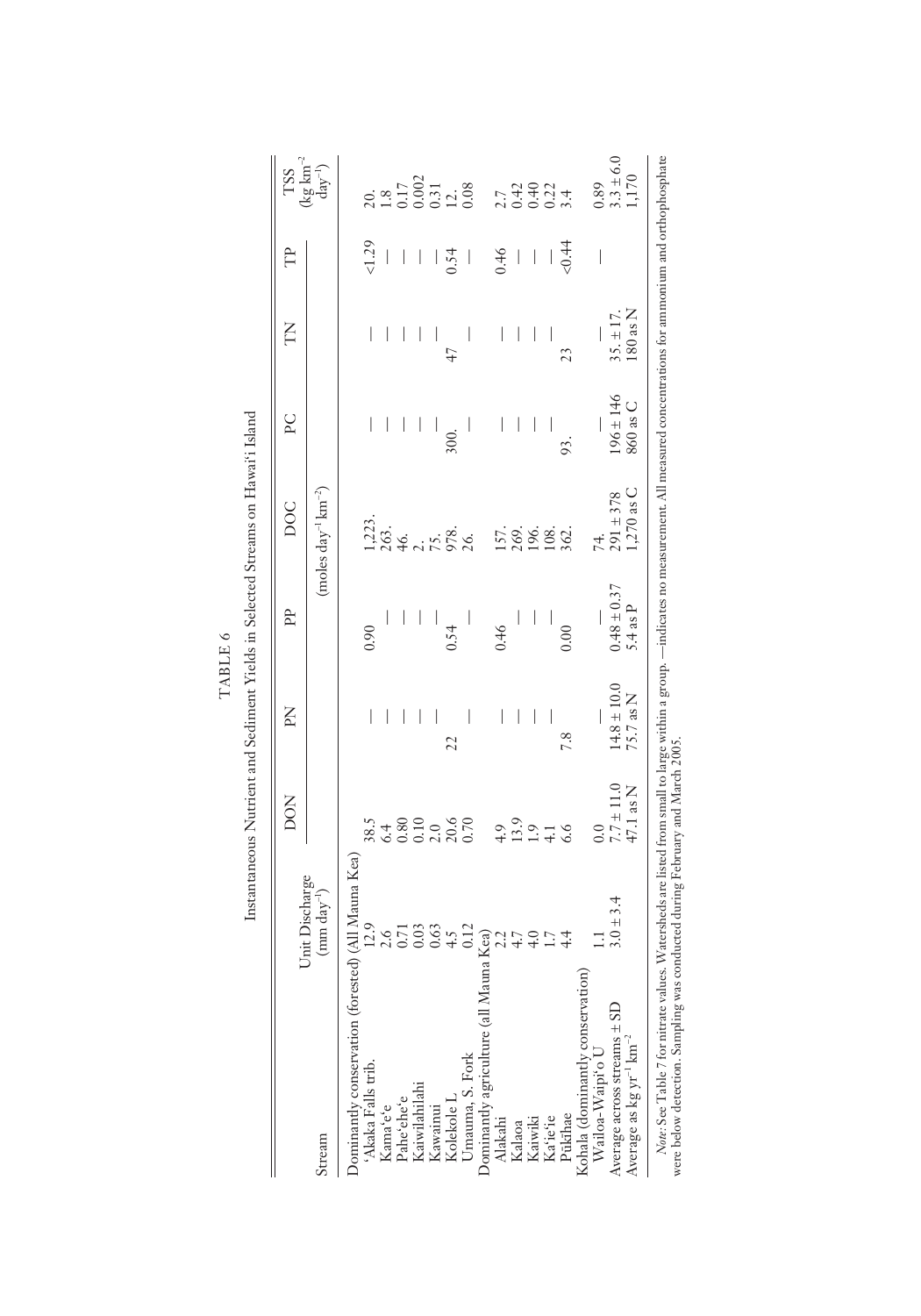| Site                                           | $NO3- + NO2-$<br>Concentration<br>$(\mu$ mol liter <sup>-1</sup> ) | Unit Discharge<br>$\text{(mm day}^{-1})$ | $NO3- + NO2-$<br>Yield<br>(moles $day^{-1} km^{-2}$ ) |
|------------------------------------------------|--------------------------------------------------------------------|------------------------------------------|-------------------------------------------------------|
| Mauna Kea watersheds (dominantly agriculture)  |                                                                    |                                          |                                                       |
| Kapehu U                                       | $1.95 \pm 2.42$                                                    | $3.0 \pm 0.4$                            | $6.4 \pm 8.1$                                         |
| Alakahi                                        | 1.23                                                               | 2.2                                      | 2.7                                                   |
| Kalaoa                                         | 1.09                                                               | 4.7                                      | 5.1                                                   |
| Kaiwiki                                        | 9.96                                                               | 4.0                                      | 40                                                    |
| Kapehu L                                       | $3.35 \pm 4.15$                                                    | $2.6 \pm 0.5$                            | $9.8 \pm 12.6$                                        |
| Kapulena L                                     | 0.29                                                               | 0.25                                     | 0.072                                                 |
| Ka'ie'ie                                       | 0.35                                                               | 1.7                                      | 0.60                                                  |
| Pūkīhae                                        | 1.42                                                               | 4.4                                      | 6.2                                                   |
| Waipunalau U                                   | 2.35                                                               | 0.03                                     | 0.070                                                 |
| Waipunahoe U                                   | 0.43                                                               | 0.05                                     | 0.023                                                 |
| Waipunahoe L                                   | 0.41                                                               | 0.27                                     | 0.11                                                  |
| Mauna Kea watersheds (dominantly conservation) |                                                                    |                                          |                                                       |
| 'Akaka Falls trib.                             | < 0.1                                                              | 13                                       | <1.3                                                  |
| Kawaikālia U                                   | 0.26                                                               | 4.0                                      | 1.0                                                   |
| Kama'e'e                                       | < 0.1                                                              | 2.6                                      | < 0.26                                                |
| Pahe'ehe'e                                     | < 0.1                                                              | 0.71                                     | < 0.071                                               |
| Kaiwilahilahi                                  | 0.89                                                               | 0.03                                     | 0.023                                                 |
| Kawainui                                       | < 0.1                                                              | 0.63                                     | < 0.062                                               |
| Honoli'i U                                     | $0.93 \pm 0.89$                                                    | $0.95 \pm 0.20$                          | $0.79 \pm 0.66$                                       |
| Honoli'i L <sup>a</sup>                        | $1.59 \pm 1.68$                                                    | $1.5 \pm 0.3$                            | $2.1 \pm 2.0$                                         |
| Kolekole U                                     | $1.67 \pm 2.65$                                                    | $1.5 \pm 2.1$                            | $1.3 \pm 1.4$                                         |
| Kolekole L <sup>a</sup>                        | $0.76 \pm 0.70$                                                    | $2.4 \pm 2.1$                            | $1.5 \pm 1.5$                                         |
| Umauma, S. Fork                                | < 0.1                                                              | 0.12                                     | < 0.012                                               |
| Kohala watersheds (dominantly agriculture)     |                                                                    |                                          |                                                       |
| Halelua U                                      | 0.33                                                               | 14                                       | 4.5                                                   |
| Hapahapai U                                    | $1.50 \pm 1.22$                                                    | $1.2 \pm 0.2$                            | $1.7 \pm 1.3$                                         |
| 'A'amakāō U                                    | $6.04 \pm 6.97$                                                    | $1.9 \pm 0.0$                            | $11 \pm 13$                                           |
| Hālawa L                                       | 3.02                                                               | 0.63                                     | 1.9                                                   |
| Wainaia U                                      | $6.05 \pm 4.61$                                                    | $1.7 \pm 1.2$                            | $13 \pm 16$                                           |
| Waikama U                                      | $2.65 \pm 3.55$                                                    | $1.6 \pm 1.5$                            | $3.3 \pm 3.5$                                         |
| Lālākea L                                      | 1.01                                                               | 6.3                                      | 6.4                                                   |
| Waikama L                                      | $2.97 \pm 3.96$                                                    | $3.3 \pm 2.5$                            | $6.8 \pm 6.6$                                         |
| Niuli'i L                                      | $5.86 \pm 5.93$                                                    | $3.4 \pm 2.2$                            | $13 \pm 7$                                            |
| Wainaia L                                      | 9.88                                                               | 5.2                                      | 51                                                    |
| Kohala watersheds (dominantly conservation)    |                                                                    |                                          |                                                       |
| Pololū <sub>U</sub>                            | $1.89 \pm 1.58$                                                    | $3.5 \pm 0.5$                            | $7.1 \pm 6.6$                                         |
| Hālawa U                                       | $2.17 \pm 1.97$                                                    | $2.3 \pm 1.1$                            | $6.0 \pm 6.9$                                         |
| Niuli'i U                                      | $4.08 \pm 3.40$                                                    | $7.0 \pm 4.4$                            | $21. \pm 6$                                           |
| Wailoa-Waipi'o U <sup>a</sup>                  | $9.90 \pm 11.96$                                                   | $10 \pm 13$                              | $24. \pm 6$                                           |
| Wailoa-Waini'o L                               | 0.82                                                               | 18                                       | 15                                                    |

TABLE 7 Instantaneous Yields of  $NO<sub>3</sub><sup>-</sup> + NO<sub>2</sub><sup>-</sup>$  in Selected Streams on Hawai'i Island

*Note:* Sites with multiple measurements are reported as means ± SD. Measurements at HDOH sites (denoted "U" or "L") were taken between January 2001 and August 2002. The remaining sites (this study) were sampled in February through March 2005. Water-

sheds are listed from small to large within a group.<br><sup>*a*</sup> Measurements taken by both HDOH (2001–2002) and this study (2005).

For Kohala watersheds, nitrate fluxes increased with increasing contributing area, which explained 83% of the variance in the fluxes (Table 9). Flux is the product of discharge and concentration, so it is instruc-

Wailoa-Waipi'o L

tive to examine discharge and concentration separately. In Kohala discharge, but not concentration, increased with increasing area  $(r^2 = 0.78)$ . Neither nitrate concentration nor nitrate yields were predicted by Kohala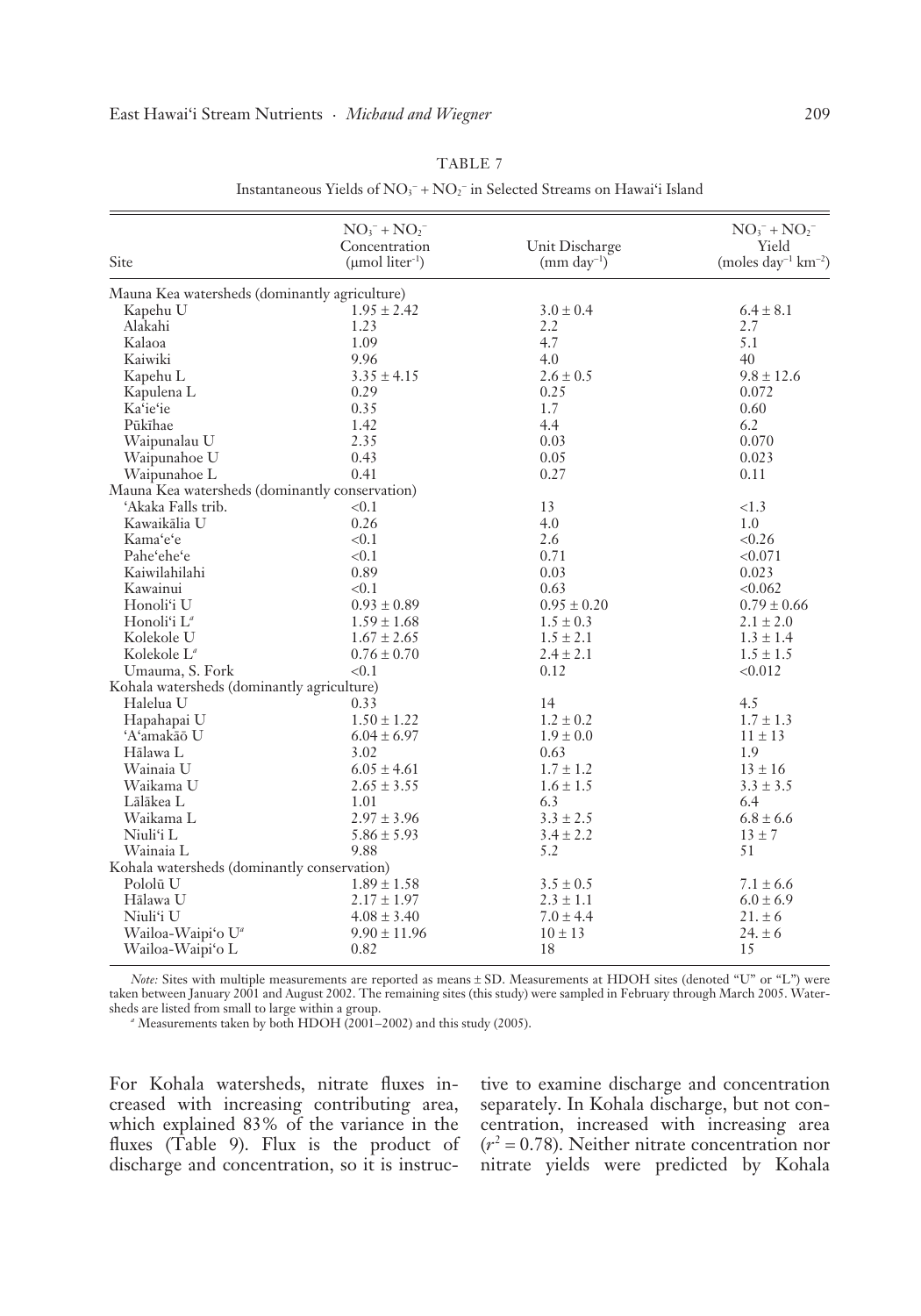#### Parameter Kohala Streams Mauna Kea Streams Mauna Loa Streams  $NO<sub>3</sub><sup>-</sup> + NO<sub>2</sub><sup>-</sup> concentration (µmol liter<sup>-1</sup>)$  $3.65 + 3.09$  1.72 + 2.24  $3.74 + 2.42$  $NO_3^- + NO_2^-$  yield (moles day<sup>-1</sup> km<sup>-2</sup>) (kg yr<sup>−</sup><sup>1</sup> km<sup>−</sup><sup>2</sup> as N)  $12.40 + 12.55$  $64.2 \pm 63.5$ <br> $5.34 \pm 5.08$  $3.57 + 8.56$  $18.3 \pm 43.8$ — Unit discharge (mm day<sup>-1</sup>)<br>Watershed area km<sup>2</sup>  $2.30 \pm 2.83$  $10.6 \pm 17.9$  (*n* = 15)  $10.9 \pm 17.4 (n = 16)$  $17.2 \pm 20.0$  ( $n = 22$ )  $17.0 \pm 18.8$  ( $n = 27$ )  $166 \pm 274$ *n* 16 (concentration) 15 (yield, discharge) 27 (concentration) 22 (yield, discharge) 4 (concentration)

### TABLE 8

Summary of Nitrate Yields in Selected Hawai'i Island Streams

*Note:* All yield and discharge values are from instantaneous measurements and are calculated as averages (±SD) across streams. Concentration averages include all available measurements, including days when discharge (and thus yield) was not measured.

#### TABLE 9

#### Predictions of Water Quality in Selected Hawai'i Island Streams Using a Stepwise Multiple Linear Regression Model

|                                                                     | Predictive                                | <b>Regression Coefficient</b>                                                                                                                             |       |                |                  |
|---------------------------------------------------------------------|-------------------------------------------|-----------------------------------------------------------------------------------------------------------------------------------------------------------|-------|----------------|------------------|
| <b>Predicted Variable</b>                                           | Variable(s)                               | (Standard Error)                                                                                                                                          | $r^2$ | $\overline{P}$ | $\boldsymbol{n}$ |
| All watersheds                                                      |                                           |                                                                                                                                                           |       |                |                  |
| Specific conductivity <sup>a</sup>                                  | $%$ agriculture <sup><math>d</math></sup> | 0.41(0.20)                                                                                                                                                | 0.16  | 0.05           | 24               |
| [DOCI <sup>b</sup> ]                                                | Watershed area <sup>b</sup>               | 0.51(0.18)                                                                                                                                                | 0.26  | 0.01           | 24               |
| $[NH_4^+]^b$                                                        | Rain                                      | $-0.43(0.19)$                                                                                                                                             | 0.19  | 0.04           | 24               |
| $[NO_3^- + NO_2^-]^a$                                               | Population density $\psi$                 | 0.32(0.14)                                                                                                                                                | 0.10  | 0.03           | 47               |
|                                                                     |                                           | Not predicted at 95% level: pH, [TSS], [DON], [PO <sub>4</sub> <sup>3-</sup> ], [DOP], [PP], [PN], [PC]                                                   |       |                |                  |
| Mauna Kea watersheds sampled for diverse water quality parameters   |                                           |                                                                                                                                                           |       |                |                  |
| Specific conductivity                                               | % agriculture <sup>®</sup>                | 0.58(0.20)                                                                                                                                                | 0.33  | 0.01           | 18               |
| $[DOM]^a$                                                           | Watershed area <sup>b</sup>               | 0.49(0.21)                                                                                                                                                | 0.24  | 0.04           | 18               |
| [DOCI <sup>b</sup> ]                                                | Watershed area <sup>b</sup>               | 0.54(0.21)                                                                                                                                                | 0.29  | 0.02           | 18               |
|                                                                     |                                           | Not predicted at 95% level: pH, [TSS], [NH <sub>4</sub> <sup>+</sup> ], [PO <sub>4</sub> <sup>3-</sup> ], [DOP], [PP], [PN], [PC] (see below for nitrate) |       |                |                  |
| Mauna Kea watersheds with nitrate flux                              |                                           |                                                                                                                                                           |       |                |                  |
| Nitrate conc. <sup>b</sup>                                          | Population density <sup>b</sup>           | 0.61(0.18)                                                                                                                                                | 0.37  | < 0.01         | 22               |
| Discharge <sup>b</sup>                                              | Watershed area <sup>b</sup>               | 0.61(0.16)                                                                                                                                                | 0.54  | < 0.01         | 22               |
|                                                                     | Rain <sup>b</sup>                         | 0.64(0.16)                                                                                                                                                |       | < 0.01         |                  |
| Nitrate $\text{flux}^b$                                             | Population density $\psi$                 | 0.47(0.20)                                                                                                                                                | 0.22  | 0.03           | 22               |
| Nitrate yield <sup>b</sup>                                          | % agriculture                             | 0.51(0.16)                                                                                                                                                | 0.47  | < 0.01         | 22               |
|                                                                     | Rain <sup>b</sup>                         | 0.54(0.16)                                                                                                                                                |       | < 0.01         | 22               |
| Kohala watersheds with nitrate flux data                            |                                           |                                                                                                                                                           |       |                |                  |
| Nitrate $\text{flux}^b$                                             | Watershed area <sup>b</sup>               | 0.91(0.11)                                                                                                                                                | 0.83  | < 0.001        | 15               |
| Discharge <sup>b</sup>                                              | Watershed area <sup>b</sup>               | 0.88(0.13)                                                                                                                                                | 0.78  | < 0.001        | 15               |
| Not predicted at 95% level: nitrate concentration and nitrate yield |                                           |                                                                                                                                                           |       |                |                  |

*Note:* Variables have been rescaled to zero mean and unit variance so that all regression coefficients are at the same scale.

<sup>a</sup> Square root transformation.

*b* Natural logarithm transformation.

watershed characteristics. For the Mauna Kea watersheds, nitrate fluxes increased with increasing population density, but only 22% of the variability was explained by that parameter. Nitrate concentrations increased with increasing population density  $(r^2 = 0.37)$ ; discharge increased with increasing area and rainfall  $(r^2 = 0.54)$ . Nitrate yields for the Mauna Kea watersheds increased with increasing percentage agriculture and with increasing rainfall; together these two variables explain 47% of the variation in the yields.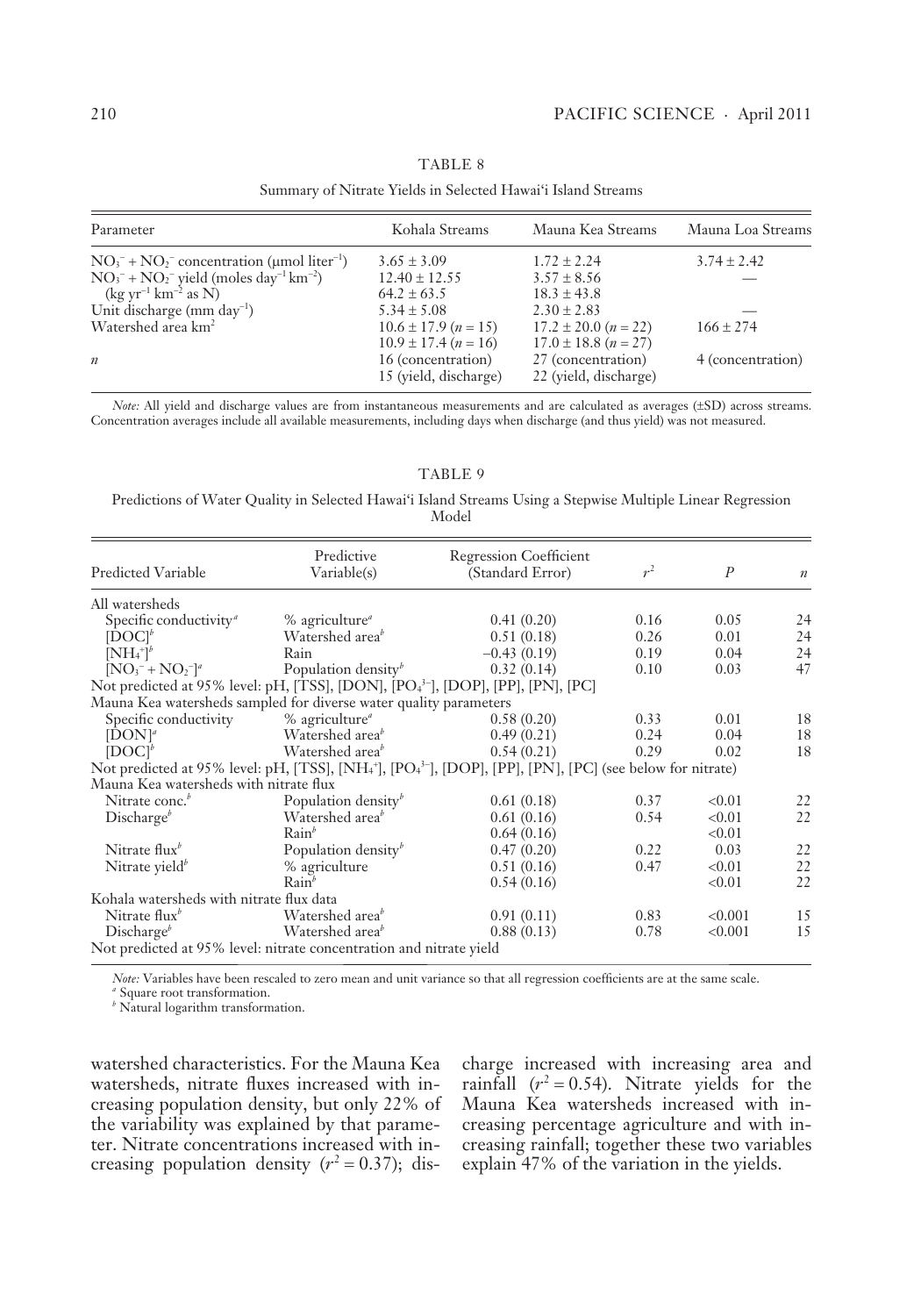Additional regressions were run to evaluate the possibility that Mauna Kea's lower nitrate concentrations are due to lower anthropogenic pressures. When data from all three volcanoes were analyzed together, nitrate concentrations increased with increasing population density, but the  $r^2$  was very low (0.10). When a volcano index was added as an independent variable (with a value of 0 for Mauna Kea and a value of 1 for Mauna Loa and Kohala), *r*<sup>2</sup> increased to 0.24, with population density (coefficient  $0.27 \pm 0.13$ ,  $P = .05$ ) accounting for 7% of the variability in concentrations and volcano (coefficient 0.379 ± 0.26, *P* < .01) accounting for 17% of the variability. These results suggest that although population trends are partly responsible for Mauna Kea's relatively low nitrate concentrations, other factors, probably soils, are more important.

In summary, the regression analyses indicated that more intense anthropogenic pressures were associated with higher concentrations of some nitrogen species and also with higher specific conductivity (reflecting higher total dissolved ions). Also, concentrations of organic nutrients tended to increase with increasing watershed area. For Mauna Kea watersheds, nitrate yields and fluxes tended to increase with increasing anthropogenic influence, but a similar relationship was not apparent in Kohala watersheds. Indeed, most water quality parameters were not predicted by watershed characteristics. Moreover, even the statistically significant relationships were weak; on average only one-third of the variability in predicted variables was explained by watershed characteristics. As is discussed in the next section, limitations of the watershed characteristics data, particularly for land use, could be partly responsible for the low  $r^2$ values.

#### discussion

Although the data from this study provide important preliminary baseline information, the spatial and especially temporal density of samples was too sparse to provide a truly comprehensive and statistically robust picture. Moreover, noise was introduced into the data by the fact that not all the samples were cross-

#### TABLE 10

Water Quality Standards for Streams Applicable during the Wet Season from 1 November to 30 April (Hawai'i Administrative Rules, Chapter 11-54, 2004)

| Parameter     | Geometric<br>Mean Shall Not<br>Exceed | No More Than 10%<br>Values Shall Exceed                                                                              |
|---------------|---------------------------------------|----------------------------------------------------------------------------------------------------------------------|
| TN            | 17.8 $\mu$ mol liter <sup>-1</sup>    | $37.1 \mu$ mol liter <sup>-1</sup>                                                                                   |
| $NO3- + NO2-$ | $5.0 \text{ \mu}$ liter <sup>-1</sup> | 12.8 $\mu$ mol liter <sup>-1</sup>                                                                                   |
| TP            | 1.6 $\mu$ mol liter <sup>-1</sup>     | $3.2 \mu$ mol liter <sup>-1</sup>                                                                                    |
| <b>TSS</b>    | $20$ mg liter <sup>-1</sup>           | $50$ mg liter <sup>-1</sup>                                                                                          |
| pH            |                                       | Shall not deviate more than 0.5 units<br>from ambient conditions. Shall not be<br>lower than 4.5 nor higher than 8.0 |

sectionally integrated (composites of subsamples taken at different distances across the stream), and at least one stream was affected by diversions. These caveats notwithstanding, it is still informative to evaluate how observed nutrient concentrations and yields compare with water quality standards and with values elsewhere.

It is surprising that two of 24 streams sampled in this study were more alkaline ( $pH > 8$ ) than is allowable under Hawai'i's regulatory water quality standards (Table 10). To determine if a stream station's nutrient and sediment concentrations meet Hawai'i's regulatory standards, the geometric mean of at least six repeat measurements is compared with the "regulatory benchmark" (the value in the second column of Table 10). Our data set does not have enough repeat measurements to evaluate regulatory compliance, but it is still possible to compare measurements with the regulatory benchmarks. In all 12 streams in which TP was measured, concentrations were below the regulatory benchmark. Seven of the 34 streams had nitrate concentrations that were high enough (geometric mean >5 μmol liter<sup>−</sup>1 at one or more stations) to raise the question of whether or not nitrate standards were met. Further, two of 11 streams sampled for TN had concentrations that were sufficiently high (geometric mean >17.8 μmol liter<sup>-1</sup>) to raise the question of whether or not TN standards were met. For all 24 streams sampled, TSS concentrations were below the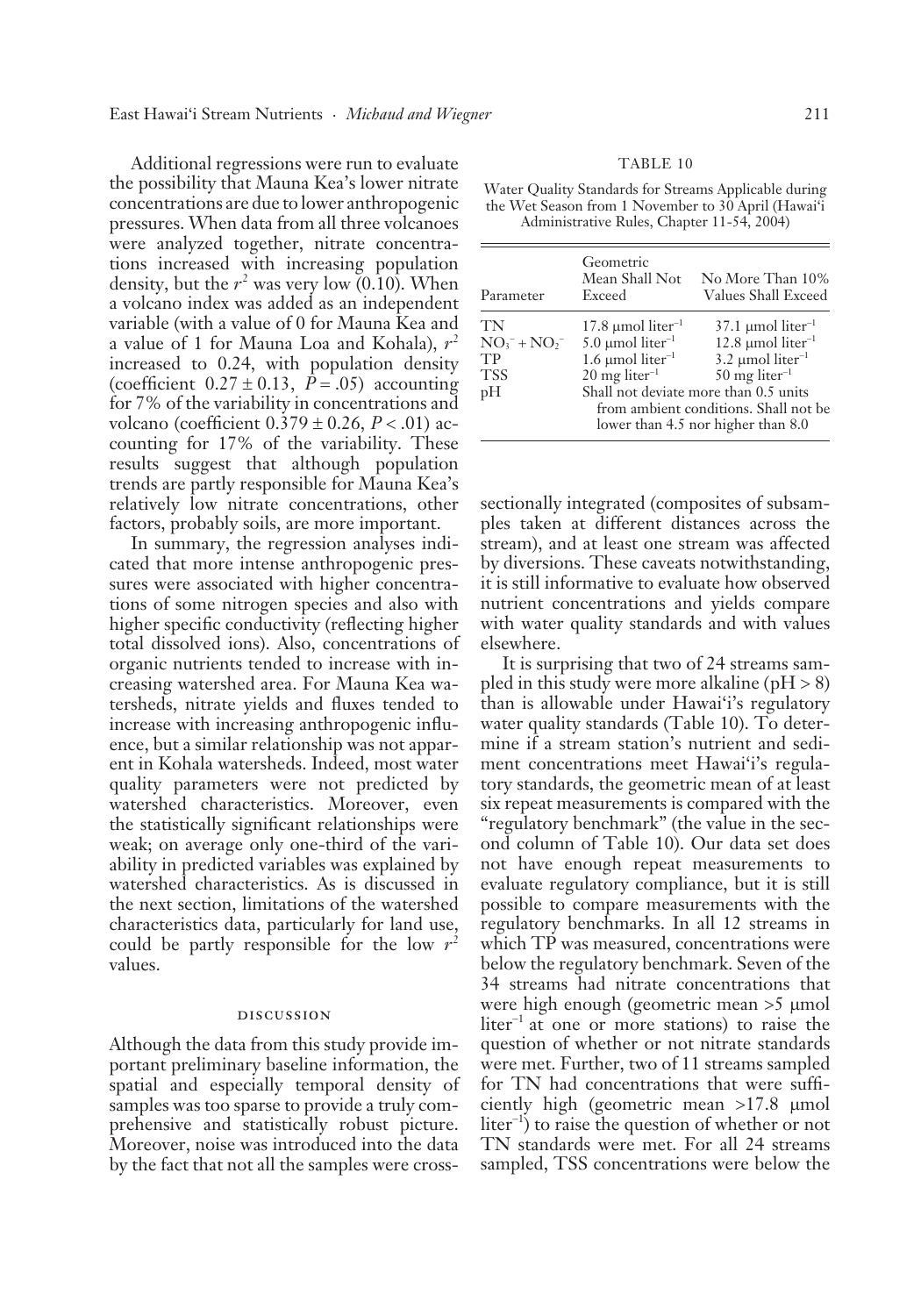regulatory benchmark. This is notable because TSS is generally considered to be closely associated with turbidity, and high turbidity is the most common reason that Hawaiian streams exceed regulatory standards  $(State of Hawaii'1 2006)$ . Our results are similar to those obtained by Young and Godzsak (2008), who for 6 months conducted monthly monitoring of streams and springs in the Hilo area and found that ammonium, TP, TSS, and turbidity were within regulatory limits but that nitrate and TN were above regulatory limits in three springs.

The average nitrate concentration measured in this study (2.8 μmol liter<sup>-1</sup> including HDOH sites) is at least an order of magnitude greater than that found in unpolluted tropical rivers (global range of 0.07 to 0.21 μmol N liter<sup>−</sup><sup>1</sup> ) (Meybeck 1982). On the other hand, the East Hawai'i values are two orders of magnitude lower than what is found in heavily polluted regions such as Brittany, France, where 80% of rivers exceed the drinking water standard of 800 μmol liter<sup>-1</sup> (Molenat and Gascuel-Odoux 2002), the lower Mississippi River, where average nitrate concentrations were about 100  $\mu$ mol liter<sup>-1</sup> in the 1990s (Goolsby et al. 2000), or certain reaches of Waimänalo stream on O'ahu, where baseflow concentrations of ~500 μmol liter<sup>-1</sup> may reflect contamination from agricultural manures (Laws and Ferentinos 2003).

Comprehensive measurements on O'ahu Island streams were made in 1999–2001 as part of the USGS National Water Quality Assessment Program (Anthony et al. 2004). Nitrate, orthophosphate, and TP concentrations from our study are lower than those found in O'ahu urban streams and are roughly an order of magnitude lower than those found in O'ahu mixed-use streams. This is consistent with the lower intensity of land use in the lightly populated watersheds of East Hawai'i. The USGS study also found very high concentrations of pesticides in streambed sediment of some O'ahu streams with urbanized or mixed (but not forested) land uses (Anthony et al. 2004). In that study, streambed sediment exhibited elevated concentrations of heavy metals and arsenic in urban and agricultural watersheds, respectively. Field data and land

use history suggest that it is likely that a number of East Hawai'i streams also suffer from arsenic contamination of streambed sediment (Tait 2008).

The TP yields observed in our study are similar to what is expected from natural sources of P (Withers and Jarvie 2008) and are mostly below the median value for undeveloped watersheds in the United States (Clark et al. 2000, Mueller and Spahr 2006). The low concentration of dissolved P species in East Hawai'i streams is not surprising because iron-rich tropical soils are usually impoverished in available P, with both geochemical sorption and microbial demand competing for soil P (Olander and Vitousek 2005).

TN yields, which were measured at only two locations, are similar to or slightly higher than estimates of background for undeveloped U.S. watersheds (Clark et al. 2000, Mueller and Spahr 2006, Howarth 2008). Median nitrate yield in our study, which was measured at 37 locations, is less than the median value for undeveloped U.S. watersheds (Clark et al. 2000, Mueller and Spahr 2006). All these results are consistent with the low level of development in East Hawai'i.

It is generally accepted that a substantial part of the annual nutrient and sediment flux can be transported during high-flow (storm) events that augment fluxes carried during base-flow periods. This phenomenon has been observed in the Wailuku River (Wiegner et al. 2009), and studies elsewhere in Hawai'i have demonstrated the importance of storm flows in the nutrient dynamics of coastal waters (Soicher and Peterson 1997, Hoover 2002, Ringuet and Mackenzie 2005, Cox et al. 2006, De Carlo et al. 2007). Observations of storm-flow fluxes are particularly important for identifying sources of nonpoint pollutants and quantifying their inputs, but unfortunately such measurements require autosamplers, which are expensive. One of the most valuable flux data sets in East Hawai'i is that of Presley et al. (2008), who for 2 yr measured storm-flow fluxes in an ephemeral Mauna Loa stream. If our instantaneous base-flow measurements are representative of typical baseflow conditions, then our perennial Mauna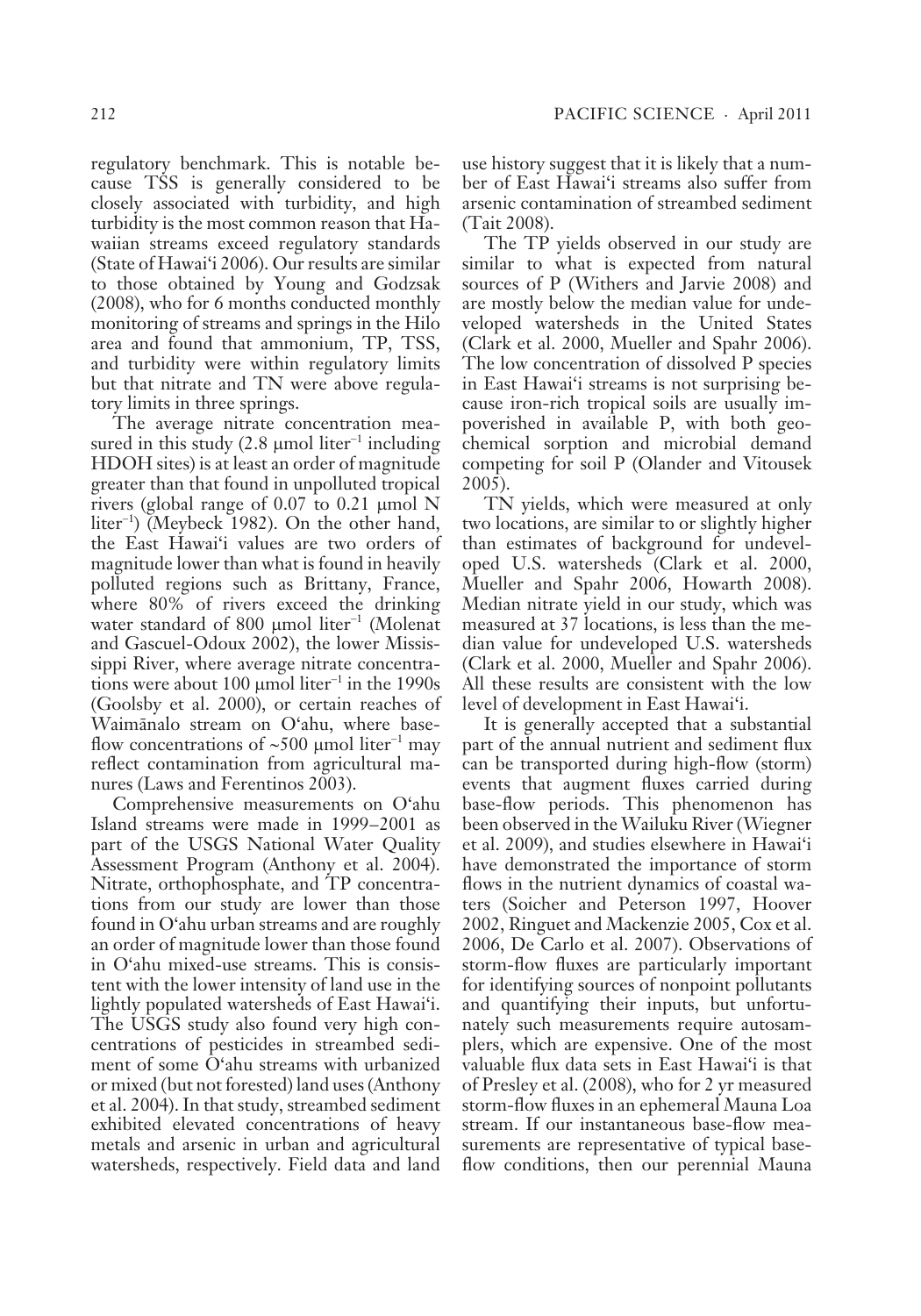Kea streams exported an order of magnitude more nitrate (per year per unit area) in their base flows than the ephemeral Mauna Loa stream exported as storm flow (per year per unit area).

As measured in this study, Kohala watersheds had significantly greater stream nitrate concentrations and nitrate yields than Mauna Kea watersheds. Over time, atmospheric nitrogen is added to soils by fixation or wet /dry deposition, which is why older Hawaiian soils (Kohala) tend to have more nitrogen than younger Hawaiian soils (Mauna Kea) ( Vitousek et al. 2003, Vitousek 2004, Porder et al. 2005). By this logic one would expect Mauna Loa streams to have lower nitrate concentrations than Mauna Kea streams. Although our data show the opposite trend, it is difficult to draw robust conclusions from the small number of Mauna Loa samples. Another puzzle is that Mauna Kea watersheds showed an anthropogenic signal in nitrate concentrations, fluxes, and yields, whereas Kohala watersheds did not. This discrepancy is difficult to explain, but it is possible that Kohala and Mauna Kea soils differ in terms of soil microbial activity or rates of nitrogen cycling.

There are several important limitations of the data used for the regression analysis, and for this reason the regression results should be considered preliminary. Temporally sparse and asynchronous measurements introduced noise into the water quality and flux data. We did not account for the possibility that land closer to the stream may have greater influence than land farther from the stream (Omernik et al. 1981), nor were allowances made for noncontributing areas. There are watershed characteristics that we also did not account for: for example, the presence of nitrogen-fixing plants that would be expected to increase nitrogen concentrations in soils and streams (Compton et al. 2003, Hughes and Denslow 2005). Perhaps most important, much of the land designated for agriculture is not currently being farmed, and we do not have detailed data on the type of agriculture being practiced in those areas that are being farmed. We consider the development of updated and more detailed maps of agricultural activity to be a priority for future research.

The C-CAP and GAP data sets (available at http://hawaii.gov/dbedt/gis) are valuable starting points, but currently they do not distinguish between different types of agricultural activity.

These limitations notwithstanding, it is our opinion that our results pose the hypothesis that anthropogenic activities in Mauna Kea watersheds have resulted in slight increases in nitrate concentrations and yields. Because there are no point sources in the watersheds in our study, attention will be directed at nonpoint sources. The regression results suggest that agricultural activity in Mauna Kea watersheds may contribute to higher concentrations of dissolved ions and larger nitrate yields. This is consistent with agricultural applications of fertilizer. Mauna Kea watersheds also exhibit a positive correlation between human population density and nitrate fluxes. This could reflect fertilizer in residential yards, planting of ornamental nitrogen-fixing plants, or the tendency of rural residents to keep a few head of livestock or cultivate small areas. Sewage is another source of nitrate, and many homes in East Hawai'i dispose of their domestic wastes using cesspools or septic tanks (Hawai'i County General Plan 2005). We should note, however, that none of the samples from this study exhibited nutrient concentrations high enough to be indicative of contamination by manures, fertilizer, or sewage. In addition, there is no evidence that anthropogenic activities were affecting organic nutrients at the time of the study. The tendency for organic nutrients to become more concentrated with increasing watershed area is consistent with results of a prior study that examined biological in-stream processing in an East Hawai'i stream (Larned et al. 2008).

There are a number of factors that could alter future nutrient or sediment concentrations in East Hawai'i streams. If demographic trends hold, East Hawai'i will experience modest levels of residential development in future decades, although the region as a whole is likely to remain sparsely populated. There are many areas in East Hawai'i where cesspools and septic tanks will continue to be used for new residential construction. Also, consid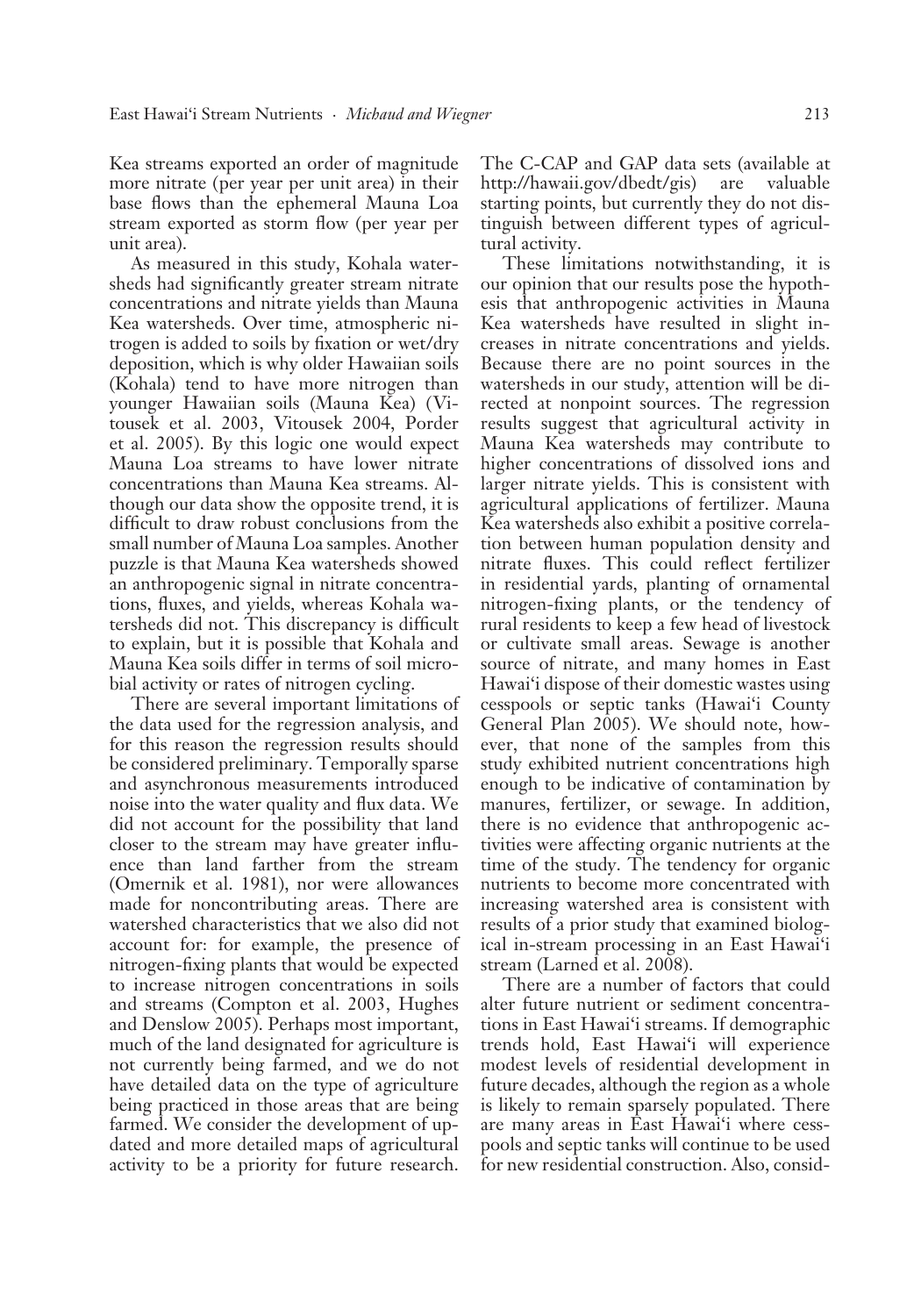ering the large amount of underutilized agricultural land, a revitalization of agriculture could occur in response to changing economics, an emphasis on statewide food security, or development of a biofuel industry. Shifts in vegetation communities (for example, spread of the invasive nitrogen-fixing Albizia [*Falcataria moluccana*] tree) could increase nitrogen levels in streams. A detailed understanding of ecosystem functioning will require distinguishing between different forms of nutrients, differences between storm-flow and base-flow contributions, and more comprehensive measurements of terrestrial fluxes to coastal water bodies. Further investigation into anthropogenic influences on nutrient loads will require more detailed land use data and more frequent hydrologic and water quality observations. In some cases, very high time resolution data (subhour) will be needed to capture dynamics of flashy runoff events (Tomlinson and De Carlo 2003). In our opinion, nitrate is the most important parameter to investigate in East Hawaiian streams, and it would be worthwhile to examine TN and turbidity as well.

#### acknowledgments

GIS data were provided by the Hawai'i Statewide GIS program operated by the State Office of Planning. Jessica Blagen, Lucile Paquette, Susan White, Breanne Bornemann, and Abelardo Rojas did much of the fieldwork. Abelardo Rojas also contributed to the GIS analysis. Randi Schneider of the University of Hawai'i at Hilo Analytical Laboratory analyzed the water quality samples. We are indebted to three anonymous reviewers whose comments substantially improved the manuscript.

#### **Literature Cited**

- Anthony, S. S., C. D. Hunt Jr., A. M. D. Brasher, L. D. Miller, and M. S. Tomlinson. 2004. Water quality on the island of Oahu, 1999-2001, U.S. Geol. Surv. Circ. 1239.
- APHA, AWWA, and WEF. 1995. Total solids dried at 103–105°C. Method 2540D. Pages 2 – 56 *in* A. D. Eaton, L. S., Clesceri,

and A. E. Greenberg, eds. Standard methods for the examination of water and waste water. 19th ed. American Public Health Association, Washington, D.C.

- Bengraine, K., and T. F. Marhaba. 2003. Using principal component analysis to monitor spatial and temporal changes in water quality. J. Hazard Mater. B100:179-195.
- Clark, G. M., D. K. Mueller, and M. A. Mast. 2000. Nutrients concentrations and yields in undeveloped stream basins of the United States. J. Am. Water Resour. Assoc. 36 (4): 849-860.
- Compton, J. E., M. R. Church, S. T. Larned, and W. E. Hogsett. 2003. Nitrogen export from forested watersheds in the Oregon Coast Range: The role of  $N_2$ -fixing red alder. Ecosystems 6:773 – 785.
- County of Hawai'i. 2005. Land use pattern allocation guide map for the island of Hawaii as amended by Ordinance 06 153 (Bill 309, Draft 4), in Hawai'i County General Plan, adopted January 2005.
- Cox, E. F., M. Ribes, and R. A. Kinzie III. 2006. Temporal and spatial scaling of planktonic responses to nutrient inputs into a subtropical embayment. Mar. Ecol. Prog. Ser. 324:19–35.
- Cushing, C. E., K. W. Cummins, and G. W. Minshall. 1995. Ecosystems of the world. 22: River and stream ecosystems. Elsevier, New York.
- De Carlo, E. H., V. L. Beltran, and M. S. Tomlinson. 2004. Composition of water and suspended sediment in streams of urbanized subtropical watersheds in Hawaii. Appl. Geochem. 19:1011–1037.
- De Carlo, E. H., D. J. Hoover, C. W. Young, R. S. Hoover, and F. T. Mackenzie. 2007. Impact of storm runoff from tropical watersheds on coastal water quality and productivity. Appl. Geochem. 22:1777 – 1797.
- Dodds, W. K. 2002. Freshwater ecology: Concepts and environmental applications. Academic Press, San Diego.
- ——— . 2006. Eutrophication and trophic state in rivers and streams. Limnol. Oceangr. 51:671–680.
- Draper, N., and H. Smith. 1981. Applied regression analysis. 2nd ed. Wiley, New York.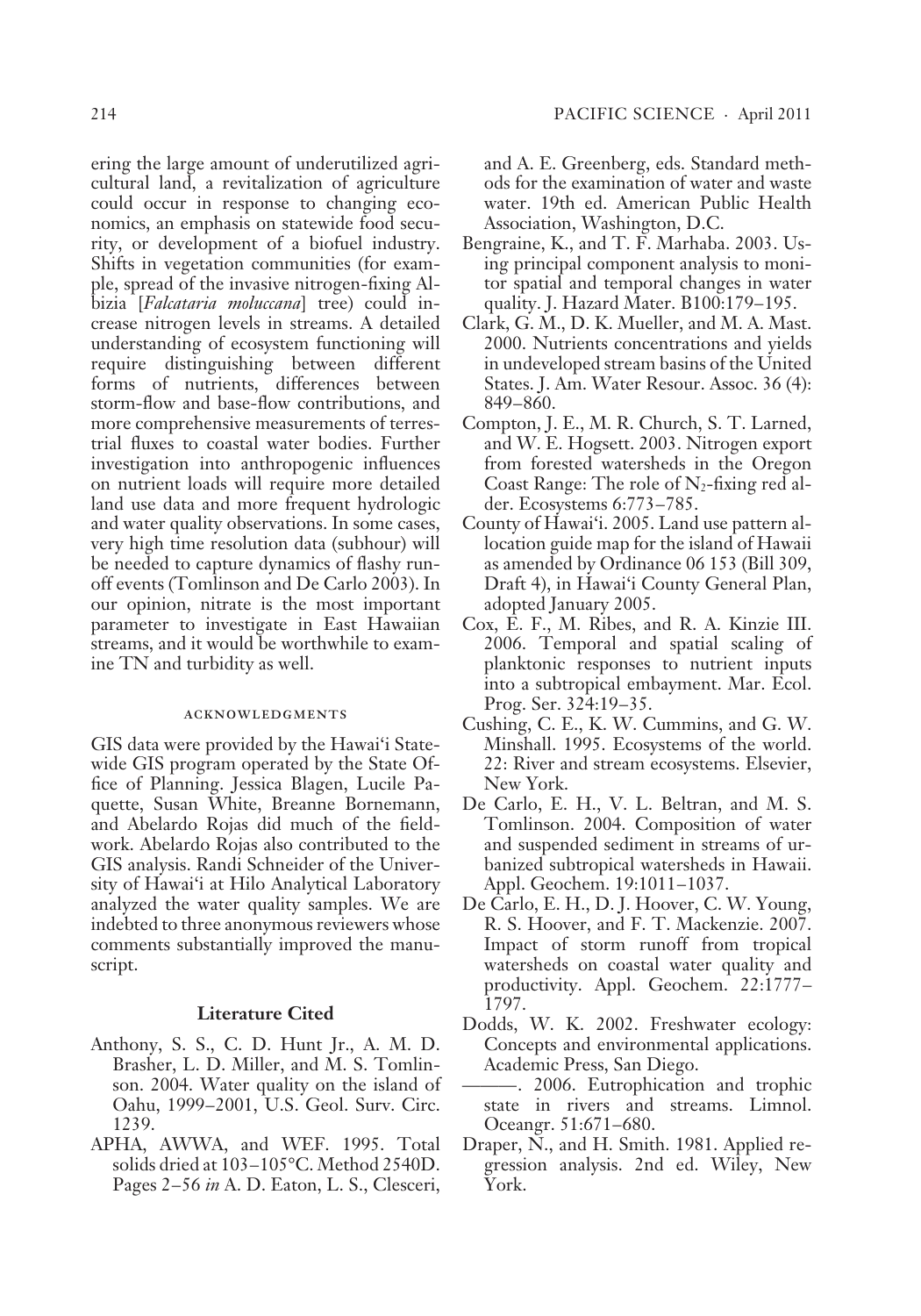East Hawai'i Stream Nutrients · *Michaud and Wiegner* 215

- Gaut, K. 2009. Application of the nonpoint source pollution and erosion comparison tool (N-SPECT) model for resource management in the Waiulaula watershed, island of Hawai'i. M.S. thesis, University of Hawai'i at Hilo.
- Giambelluca, T. W., M. A. Nullet, and T. A. Schroeder. 1986. Hawaii rainfall atlas, report R76. Hawai'i Division of Water and Land Development, Department of Land and Natural Resources, Honolulu.
- Goolsby, D. A., W. A. Battaglin, B. T. Aulenbach, and R. P. Hooper. 2000. Nitrogen flux and sources in the Mississippi River Basin. Sci. Total Environ. 248  $(2-3)$ : 75 – 86.
- Hawai'i Commission on Water Resource Management. 2008. A handbook for stormwater: Best management practices in Hawai'i (http://hawaii.gov/dlnr/cwrm/ planning.htm).
- Hawai'i County General Plan. 2005. Public utilities — sewer (http://www.hawaii - county.com/la/gp/toc.html).
- Hawai'i Department of Business, Economic Development, and Tourism. 2007. County of Hawai'i Data Book, Section 1.
- Hawai'i Department of Health. 2010. Water Quality Management Program (http:// hawaii.gov/health/environmental/env -planning/aboutepo.html/wqm/wqm.html).
- Hawai'i Office of Planning and Hawai'i Department of Health. 2000. Hawai'i's Implementation Plan for Polluted Runoff Control (http://hawaii.gov/health/ environmental/water/cleanwater/prc/prc/ prc/index.html).
- Hoover, D. J. 2002. Fluvial nitrogen and phosphorous in Hawai'i: Storm runoff, land use, and impacts on coastal waters. Ph.D. diss., University of Hawai'i at Mānoa, Honolulu.
- Howarth, R. W. 2008. Coastal nitrogen pollution: A review of sources and trends globally and regionally. Harmful Algae 8  $(1): 14 - 20.$
- Howarth, R. W., D. Anderson, J. Cloern, C. Elfring, C. Hopkins, B. Lapointe, T. Malone, N. Marcus, K. McGlathery, A. Shapley, and D. Walker. 2000. Nutrient pollution of coastal rivers, bays, and seas. Issues Ecol. 7:1 – 14.
- Hughes, R. F., and J. S. Denslow. 2005. Invasion by a  $N_2$ -fixing tree alters function and structure in wet lowland forests in Hawai'i. Ecol. Appl. 15:1615–1628.
- Jickells, T. D. 1998. Nutrient biogeochemistry of the coastal zone. Science ( Washington, D.C.) 281:217 – 222.
- Jolliffe, I. T. 2002. Principal components analysis. Springer-Verlag, New York.
- Juvik, S. P., and J. O. Juvik, eds. 1998. Atlas of Hawai'i. 3rd ed. University of Hawai'i Press, Honolulu.
- Kido, M. H. 1998. Baseline and monitoring studies of Alakahi and Onomea streams, Hamakua Coast, Hawai'i. Hawai'i Stream Research Center, University of Hawai'i.
- ——— . 2008. Hawai'i Island: Stream condition along a human disturbance gradient. Technical Report to the Hawai'i Department of Health (http://hawaii.gov/health/ environmental/env-planning/wqm/wqm .html).
- Kinzie, R. A., III, C. Chong, J. Devrell, D. Lindstrom, and R. Wolff. 2006. Effects of water removal on a Hawaiian stream ecosystem. Pac. Sci. 60:1-47.
- Larned, S. T., P. M. Eldridge, and R. A. Kinzie III. 2008. Modeling C and M flows through a stream food web: An inverse a pproach. J. North Am. Benthol. Soc. 27:674 – 689.
- Larned, S. T., and S. R. Santos. 2000. Lightand nutrient-limited periphyton in low o rder streams of Oahu. Hydrobiologia 432:101 – 111.
- Laws, E. A., and L. Ferentinos. 2003. Human impacts on fluxes of nutrients and sediment in Waimänalo Stream, O'ahu, Hawaiian Islands. Pac. Sci. 57:119 – 140.
- Laws, E. A., and L. Roth. 2004. Impact of stream hardening on water quality and metabolic characteristics of Waimänalo and Käne'ohe Streams, O'ahu, Hawaiian Islands. Pac. Sci. 58:261-280.
- Lischeid, G., and J. Bittersohl. 2008. Tracing biogeochemical processes in stream water and groundwater using non-linear statistics. J. Hydrol. (Amst.)  $357$  (1–2):  $11 - 28.$
- Meybeck, M. 1982. Carbon, nitrogen, and phosphorus transport by world rivers. Science (Washington, D.C.) 282:401–450.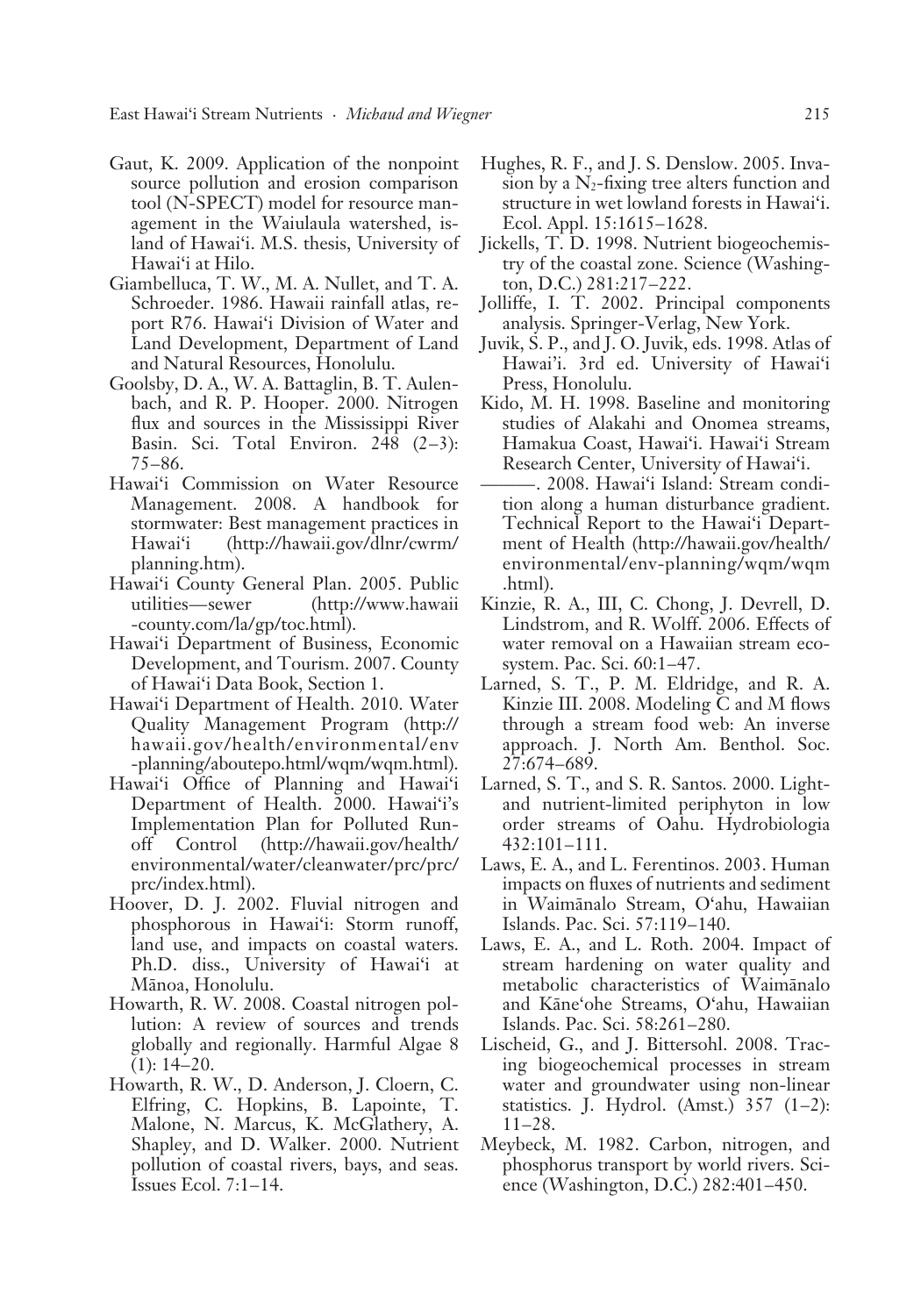- Molenat, J., and C. Gascuel-Odoux. 2002. Modeling flow and nitrate transport in groundwater for the prediction of water travel times and of consequences of land use evolution on water quality. Hydrol. Process. 16 (2): 479–492.
- Mueller, D. K., and N. E. Spahr. 2006. Nutrients in streams and rivers across the nation: 1992 – 2001. U.S. Geol. Surv. Sci. Invest. Rep. 2006-5107.
- Okano, D. 2009. Community watershed management: Does the use of a watershed model affect the process? Ph.D. diss., University of Hawai'i at Mänoa, Honolulu.
- Oki, D. S., and A. M. D. Brasher. 2003. Environmental setting and the effects of natural and human-related factors on water quality and aquatic biota, Oahu, Hawaii. U.S. Geol. Surv. Water Invest. Rep. 03-4156.
- Olander, L. P., and P. M. Vitousek. 2005. Short-term controls over inorganic phosphorus during soil and ecosystem development. Soil Biol. Biochem. 37:651–659.
- Omernik, J. M., A. R. Abernathy, and L. M. Male. 1981. Stream nutrient levels and proximity of agricultural and forest land to streams: Some relationships. J. Soil Water Conserv. 36:227–231.
- Petersen, W., L. Bertino, U. Callies, and E. Zorita. 2001. Process identification by principal component analysis of river water-quality data. Ecol. Modell. 138  $(1-3): 193-213.$
- Polyakov, V., A. Fares, D. Kubo, J. Jacobi, and C. Smith. 2007. Evaluation of a nonpoint source pollution model, AnnAG-NPS, in a tropical watershed. Environ. Model. Softw. 2 (11): 1617–1627.
- Porder, S., G. P. Asner, and P. M. Vitousek. 2005. Ground-based and remotely sensed nutrient availability across a tropical landscape. Proc. Natl. Acad. Sci. U.S.A. 102:10909 – 10912.
- Presley, T. K., and M. T. J. Jamison. 2009. Rainfall, discharge, and water-quality data during stormwater monitoring, July 1, 2008, to June 30, 2009: Halawa Stream drainage basin and the H-1 storm drain, Oahu, Hawaii: U.S. Geol. Surv. Open-File Rep. 2009-1162.
- Presley, T. K., M. T. J. Jamison, and D. C. Nishimoto. 2008. Suspended-sediment

and nutrient loads for Waiakea and Alenaio Streams, Hilo, Hawaii, 2003-2006. U.S. Geol. Surv. Open File Rep. 2007- 1429.

- Primpas, I., G. Tsirtsis, M. Karydis, and G. Kokkoris. 2010. Principal component analysis: Development of a multivariate index for assessing eutrophication according to the European water framework directive. Ecol. Indicators 10 (2): 178-183.
- Ringuet, S., and F. T. Mackenzie. 2005. Controls on nutrient and phytoplankton dynamics during normal flow and storm runoff conditions, southern Kaneohe Bay, Hawai'i. Estuaries 28:327–337.
- Sharp, J. H., K. R. Rinker, K. B. Savidge, J. Abell, J. Y. Benaim, D. Bronk, D. J. Burdige, G. Cauwet, W. Chen, M. D. Doval, D. Hansell, C. Hopkinson, G. Kattner, N. Kaumeyer, K. J. McGlathery, J. Merriam, N. Morley, K. Nagel, H. Ogawa, C. Pollard, M. Pujo-Pay, P. Raimbault, R. Sambrotto, S. Seitzinger, G. Spyres, F. Tirendi, T. W. Walsh, and C. S. Wong. 2002. A preliminary method comparison for measurement of dissolved organic nitrogen in seawater. Mar. Chem. 78:171-184.
- Soicher, A. J., and F. L. Peterson. 1997. Terrestrial nutrient and sediment fluxes to the coastal waters of West Maui, Hawai'i. Pac. Sci. 51:221-232.
- State of Hawai'i. 2006. 2006 State of Hawai'i water quality monitoring and assessment report: Integrated report to the U.S. Environmental Protection Agency and the U.S. Congress pursuant to sections §303(d) and §303(B), Clean Water Act (P.L. 97-117) (http://hawaii.gov/health/environmental/ envplanning/aboutepo.html/wqm/wqm .html).
- Syvitski, J. P. M., C. J. Vörösmarty, A. J. Kettner, and P. Green. 2005. Impact of humans on the flux of terrestrial sediment to the global coastal ocean. Science ( Washington, D.C.) 308:376–380.
- Tait, J. R. 2008. Variation of sediment trace elements and stream nitrate isotope ratios with land use in the Waiulaula and Hilo Bay watersheds, Hawai'i Island, Hawai'i. M.S. thesis, University of Hawai'i at Hilo.
- Tomlinson, M. S., and E. H. De Carlo. 2003. The need for high resolution time series